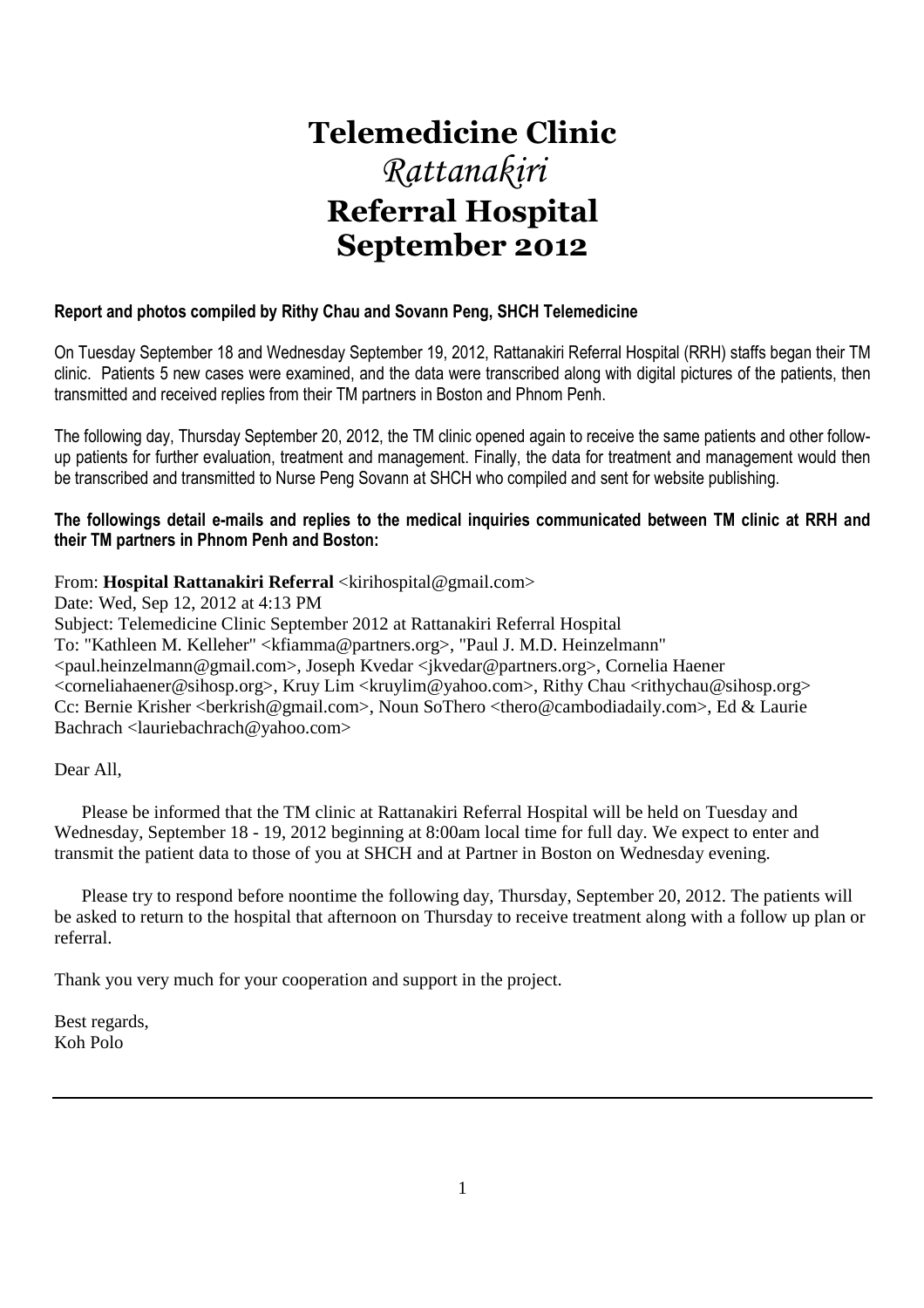From: **Hospital Rattanakiri Referral** <kirihospital@gmail.com>

Date: Wed, Sep 19, 2012 at 5:13 PM Subject: Rattanakiri TM clinic September 2012, Case#1, CS#RK00390, 51F To: "Kathleen M. Kelleher" <kfiamma@partners.org>, "Paul J. M.D. Heinzelmann" <paul.heinzelmann@gmail.com>, Joseph Kvedar <jkvedar@partners.org>, Chau Rithy <chaurithy@gmail.com>, Kruy Lim <kruylim@yahoo.com> Cc: Bernie Krisher <br/>berkrish@gmail.com>, Noun SoThero <thero@cambodiadaily.com>, Ed & Laurie Bachrach <lauriebachrach@yahoo.com>

Dear all,

There are five new cases for Rattanakiri Telemedicine clinic September 2012. This is case number 1, CS#RK00390, 51F and photos.

Best regards, Polo/Sovann

## **Rattanakiri Provincial Hospital Telemedicine Clinic with Sihanouk Hospital Center of HOPE and Center for Connected Health**



**Patient: CS#RK00390, 51F (Village I, LBS)** 

**Chief Complaint:** Both legs edema on/off x 6y and persistent edema for 2 months

**HPI:** 51F with presented symptoms of polyuria, polydypsia and fatigue and consulted in the private clinic and blood sugar 202mg/dl and glucose in urine 4+ and diagnosed with DMII and treated with Metformin 850mg 1t at evening and Diamicron 30mg 2t in the morning with regular follow up with private clinic. About two years later, she noticed of mild edema of both legs which last in about several days. In these

two months, she noticed of persistence edema of both legs so she went to see doctor in Phnom Penh and added Furosemide 40mg 1t bid for several days, which help in relieving the edema but recurred in several days after treatment. She denied of fever, cough, chest pain, palpitation, abdominal pain, bloody/mucus stool, oliguria, hematuria.

**PMH/SH:** no HTN, no DMII, no past surgery

**Family Hx:** Brother with diabetes, no family member with HTN, or heart disease

**Social Hx:** No cig smoking, no tobacco chewing, no EtOH

**Medication:** None

**Allergies:** NKDA

**ROS:** Unremarkable

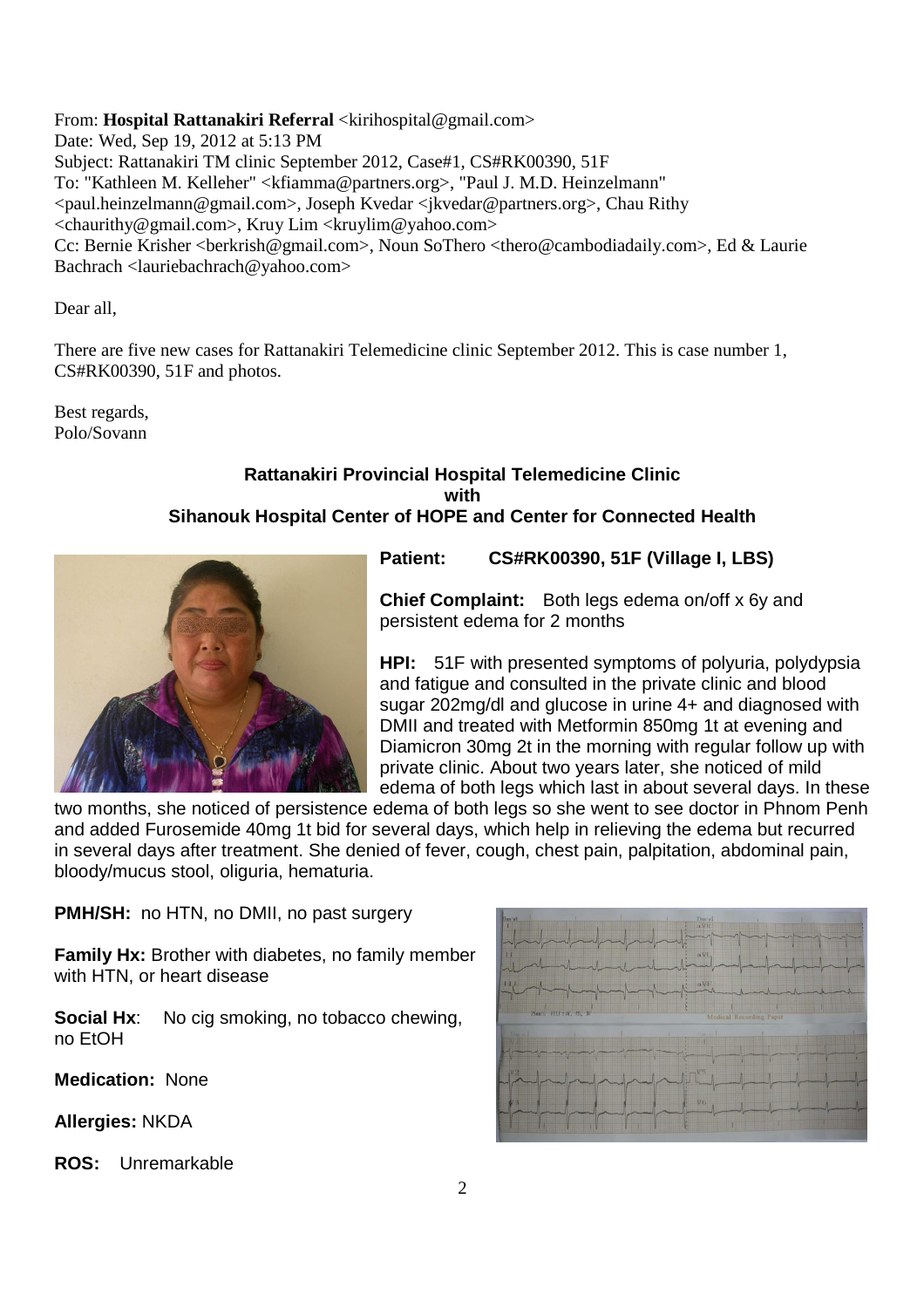**PE: Vital Signs: BP: 135/101 P: 104 RR: 20 T: 37<sup>o</sup>C Wt: 95kg** 

**General:** Look stable, obesity

**HEENT:** No oropharyngeal lesion, pink conjunctiva, no thyroid enlargement, no neck lymph nodes palpable, no JVD

**Chest:** CTA bilaterally, no rales, no rhonchi; H RRR, no murmur

**Abdomen:** Soft, no distensión, no tender, (+) BS, no HSM, no surgical scar

**Extremities/Skin:** Hyperpigmented keratotic papule rash on the face, upper arms and legs, spare on the trunk, neck; No legs edema, (+) dorsalis pedis and posterior tibial pulse, no foot wound

**MS/Neuro:** MS +5/5, motor and sensory intact, DTRs +2/4, normal gait

## **Lab/Study:**

## **Lab result on July 26, 2012**

| <b>WBC</b>   | $=9.5$  | $[4 - 10x10^9/L]$                | Na                     | $=141$  | $[135 - 145]$ |
|--------------|---------|----------------------------------|------------------------|---------|---------------|
| RBC.         | $=4.7$  | $[3.8 - 5.3 \times 10^{12} / L]$ | K                      | $=4.4$  | $[3.5 - 5.0]$ |
| Hb           | $=12.8$ | $[12.0 - 15.0g/dL]$              | CI.                    | $=107$  | $[95 - 110]$  |
| Ht           | $=37.5$ | $[35 - 47\%]$                    | <b>BUN</b>             | $=42$   | $[10 - 50]$   |
| <b>MCV</b>   | $=78.8$ | $[80 - 100f]$                    | Creat                  | $=10$   | $[6 - 11]$    |
| MCH          | $= 26$  | $[25 - 35pg]$                    | Gluc                   | $= 250$ | $[75 - 110]$  |
| $MHCH = 34$  |         | $[30 - 37\%]$                    | $T_{\rm L}$ Chol = 290 |         | $[140 - 250]$ |
| Plt          | $= 363$ | $[150 - 450x10^9/L]$             | TG.                    | $=520$  | $[40 - 145]$  |
| Lymph $=4.0$ |         | $[1.00 - 4.00 \times 10^9$ /L]   | Uric Aci $=97$         |         | $[24 - 57]$   |
| Mono $=0.3$  |         | $[0.10 - 1.00 \times 10^{9}$ /L] | AST                    | $=46$   | $[<31]$       |
| Neut         | $= 5.1$ | $[1.80 - 7.50 \times 10^9 / L]$  | ALT                    | $= 54$  | $[<31]$       |
|              |         |                                  |                        |         |               |

| <b>WBC</b>  | $= 9.5$  | $[4 - 10 \times 10^9/L]$         | Na              | $=141$  | $[135 - 145]$     |
|-------------|----------|----------------------------------|-----------------|---------|-------------------|
| <b>RBC</b>  | $=4.7$   | $[3.8 - 5.3x10^{12}/L]$          | Κ               | $=4.4$  | $[3.5 - 5.0]$     |
| Hb          | $=12.8$  | $[12.0 - 15.0g/dL]$              | CI              | $=107$  | $[95 - 110]$      |
| Ht          | $= 37.5$ | [35 - 47%]                       | <b>BUN</b>      | $=42$   | $[10 - 50]$       |
| <b>MCV</b>  | $=78.8$  | $[80 - 100f]$                    | Creat           | $=10$   | $[6 - 11]$        |
| <b>MCH</b>  | $= 26$   | $[25 - 35pq]$                    | Gluc            | $= 250$ | $[75 - 110]$      |
| $MHCH = 34$ |          | [30 - 37%]                       | $T.$ Chol = 290 |         | $[140 - 250]$     |
| Plt         | $= 363$  | $[150 - 450 \times 10^9$ /L]     | TG.             | $=520$  | [40 - 145]        |
| Lymph       | $=4.0$   | $[1.00 - 4.00 \times 10^9$ /L]   | Uric Aci=97     |         | $[24 - 57]$       |
| Mono        | $=0.3$   | $[0.10 - 1.00 \times 10^9/L]$    | AST             | $=46$   | [<31]             |
| <b>Neut</b> | $= 5.1$  | $[1.80 - 7.50 \times 10^{9}$ /L] | ALT             | $= 54$  | [<31]             |
|             |          |                                  | HbsAg           |         | reaction negative |
|             |          |                                  | HbsAb           |         | reaction positive |
|             |          |                                  | <b>HCV Ab</b>   |         | reaction negative |

Abdominal ultrasound conclusion: Hepatic steatosis

Heart ultrasound conlusion: hypertensive cardiopathy

## **On September 19, 2012**

U/A: no protein, no gluocose, no blood, no leukocyte

FBS: 204mg/dl

### **Assessment:**

- 1. DMII
- 2. HTN
- 3. Lichen dermatitis



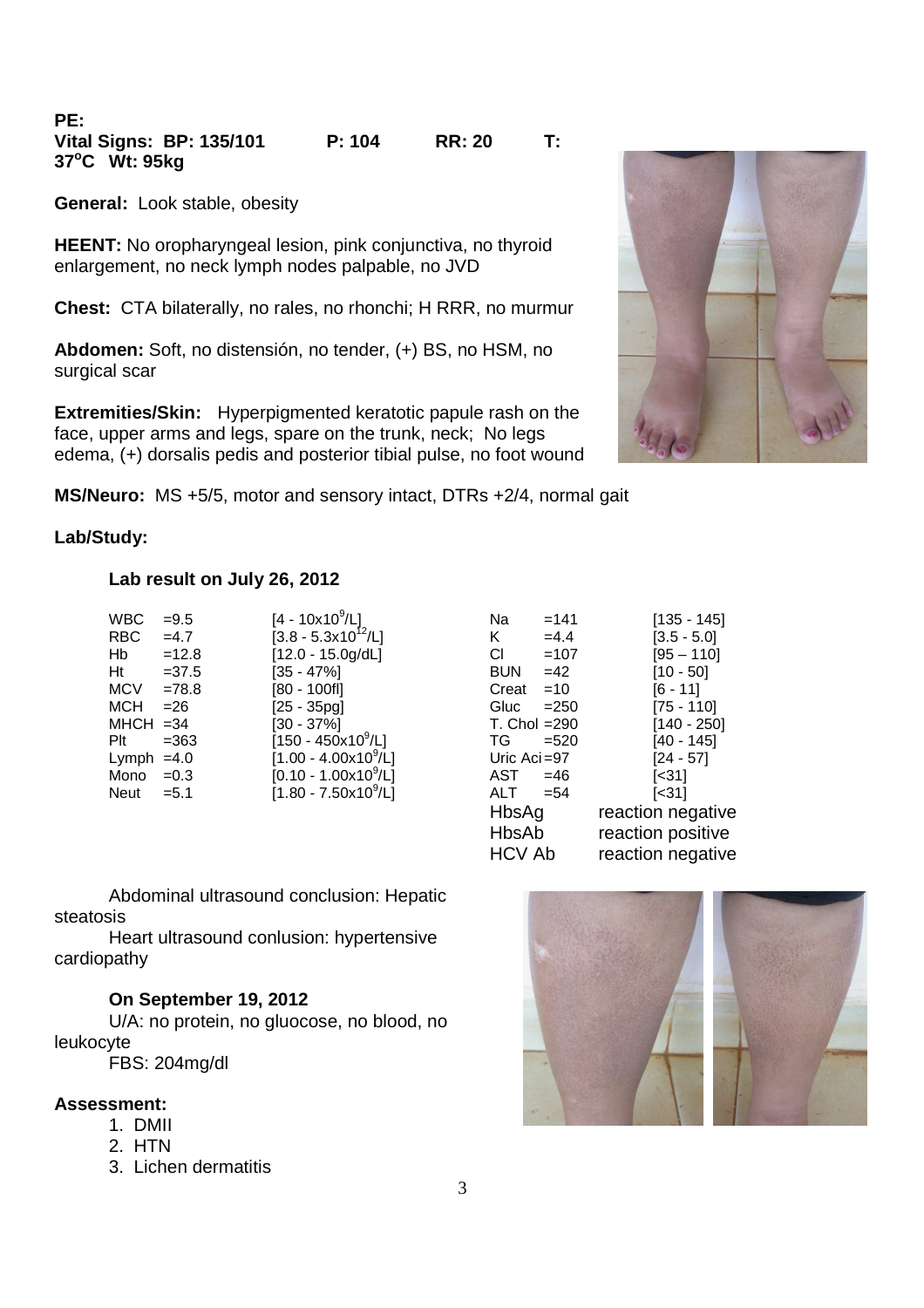4. Obesity

## **Plan:**

- 1. Metformin 500mg 2t po bid
- 2. Captopril 25mg 1t po bid
- 3. Amlodipine 10mg 1/2t po bid
- 4. HCTZ 25mg 1t po qd
- 5. Educate on diabetic diet, regular exercise and foot care
- 6. Draw blood for BUN, Creat, glucose, Tot chole, TG and HbA1C at SHCH

## **Comments/Notes: Do you agree with my assessment and plan?**

## **Examined by: Miss Lam Srey Aun (medical student)/Nurse Sovann Peng Date: September 19, 2012**

Please send all replies to kirihospital@gmail.com and cc: to rithychau@sihosp.org

The information transmitted in this e-mail is intended only for the person or entity to which it is addressed and may contain confidential and/or privileged material. Any review, retransmission, dissemination or other use of or taking of any action in reliance upon, this information by persons or entities other than the intended recipient is prohibited. If you received this e-mail in error, please contact the sender and delete material from any computer.

No answer replied

## From: **Hospital Rattanakiri Referral** <kirihospital@gmail.com>

Date: Wed, Sep 19, 2012 at 5:17 PM

Subject: Rattanakiri TM Clinic September 2012, Case#2, LP#RK00391, 56M

To: "Paul J. M.D. Heinzelmann" <paul.heinzelmann@gmail.com>, Joseph Kvedar <jkvedar@partners.org>, Kruy Lim <kruylim@yahoo.com>, Chau Rithy <chaurithy@gmail.com>, "Kathleen M. Kelleher" <kfiamma@partners.org>

Cc: Bernie Krisher <berkrish@gmail.com>, Noun SoThero <thero@cambodiadaily.com>, Ed & Laurie Bachrach <lauriebachrach@yahoo.com>

Dear all,

This is case number 2, LP#RK00391, 56M and photos.

Best regards, Polo/Sovann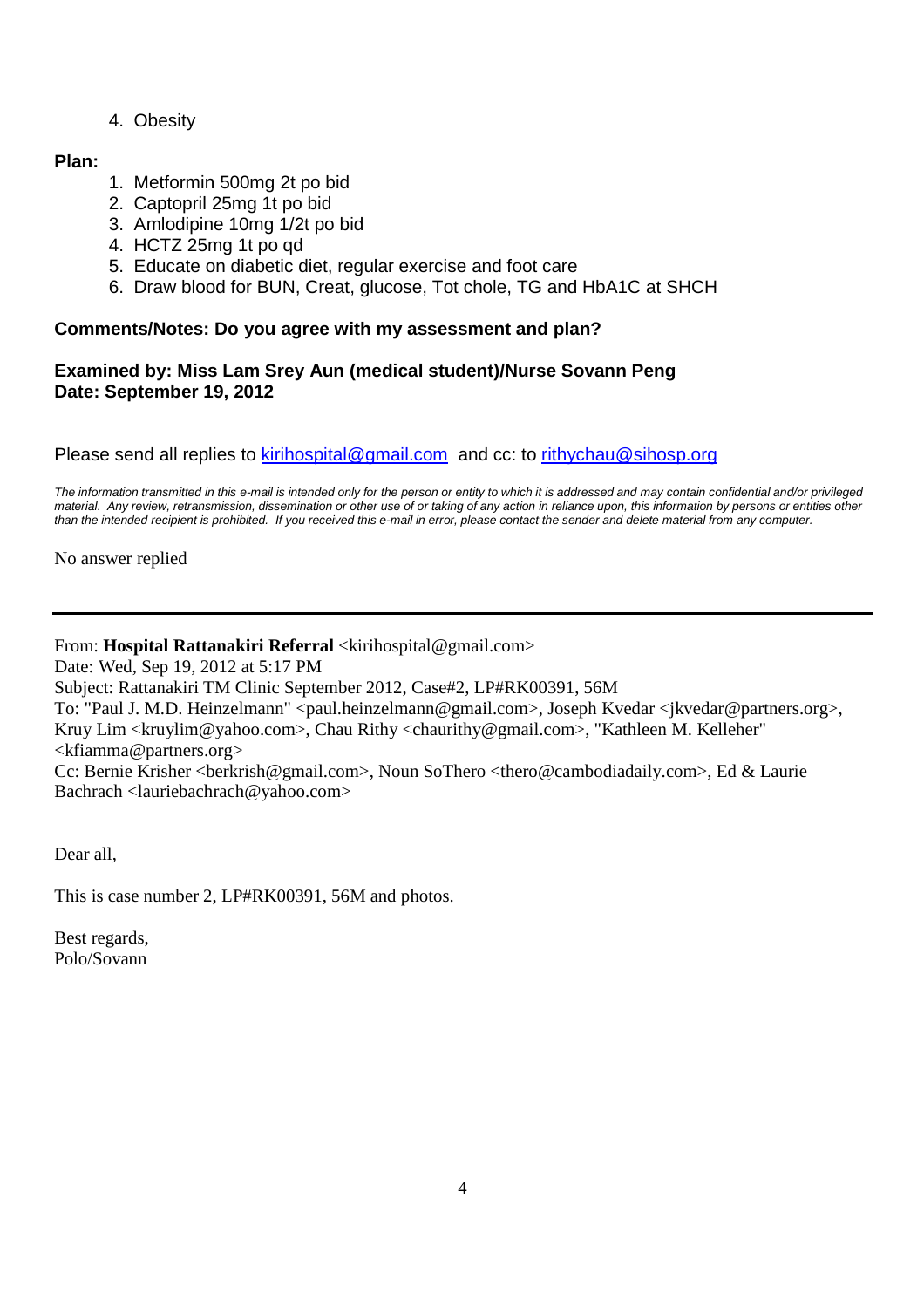## **Rattanakiri Provincial Hospital Telemedicine Clinic with Sihanouk Hospital Center of HOPE and Center for Connected Health**



**Patient: LP#RK00391, 56M (O Rormeat Village, LBS)** 

**Chief Complaint:** Fever and Chill x 14 days

**HPI:** 56M, farmer, with history of malaria (unknown type), 2+ on microscopy and was treated with Antimalaria drug for 5 days then the symptoms gone. One month later, he presented with fever, chill, which he noticed occurred every other day. It also associated with left temporal throbbing headaches, anorexia, muscle and joints pain. He got treatment from local private clinic with IV fluid infusion and oral medicine (unknown name) bid for 10days, his fever still persist so he went to provincial hospital and admitted to medical department, diagnosed with pharyngitis and dengue fever. He was

treated with NSS infusion, Amoxicillin 500mg 2t bid, Paracetamol 500mg 2t tid, Multivitamin 1t bid for 3 days but his fever still persist. During these two weeks, he denied of ear pain, ringing, sore throat, runny nose, nasal congestion, cough, SOB, chest pain, abd pain, nausea, vomiting, diarrhea, bloody/mucus stool, dysuria, hematuria, oliguria, edema, skin rash.

**PMH/SH:** Surgical removal of explosive fragment in left temporal area in 1993 (he was former soldier); no HTN, no diabetes, no heart/pulmonary disease

## **Family Hx:** None

**Social Hx:** Smoking 2pack of cig per day for over 30y; casual EtOH

## **Medication:**

- 1. NSS infusion 1000ml/d
- 2. Amoxicillin 500mg 2t bid
- 3. Paracetamol 500mg 2t tid
- 4. Multivitamin 1t bid

**Allergies:** NKDA

**ROS:** Unremarkable

## **PE:**

## **Vital Signs:**

| On September 15, 2012, | BP: 120/70 | P: 86 | $T:38^{\circ}C$  |                                    |
|------------------------|------------|-------|------------------|------------------------------------|
| On September 16, 2012, | BP: 120/70 | P: 90 | $T: 39^{\circ}C$ |                                    |
| On September17, 2012,  | BP: 110/68 | P: 93 | $T:40^{\circ}$ C |                                    |
| On September18, 2012,  | BP: 115/69 | P: 79 |                  | RR: 22 T: 36°C Wt: 55kg O2sat: 98% |

**General:** Look sick, no tachycardia

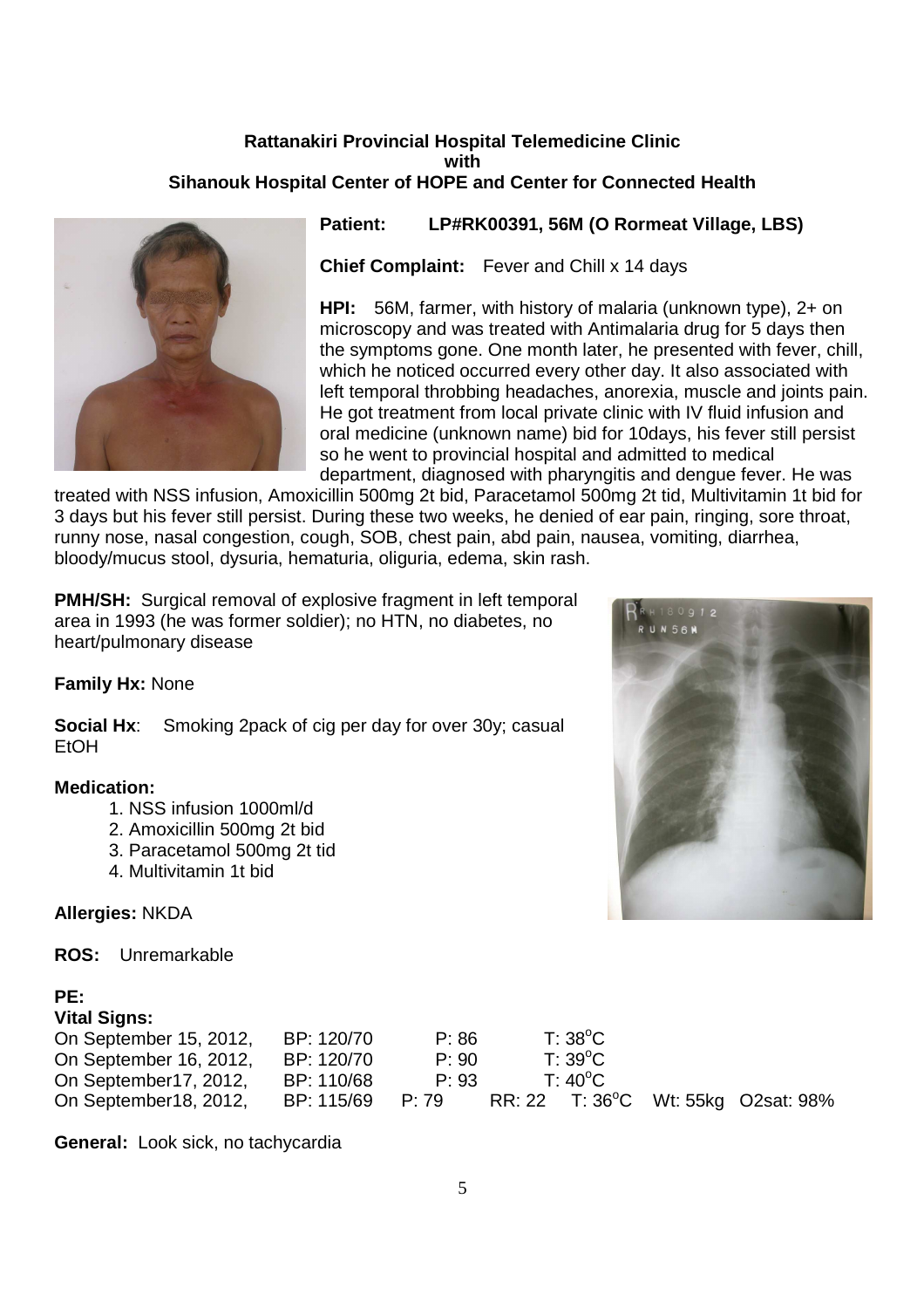**HEENT:** Erythema pharynx, no pus, no lesion, no cervical lymph nodes palpable, pink conjunctiva, no thyroid enlargement, no JVD

**Chest:** CTA bilaterally, no rales, no rhonchi; H RRR, no murmur

**Abdomen:** Soft, no distensión, no tender, (+) BS, no HSM, no surgical scar

**Extremities/Skin:** No legs edema, no lesion, (+) dorsalis pedis and posterior tibial pulse, no foot wound

**MS/Neuro:** MS +5/5, motor and sensory intact, DTRs +2/4, normal gait

## **Lab/Study:**

|               | 15/9/2012       | 17/9/2012       | 18/9/2012       |
|---------------|-----------------|-----------------|-----------------|
| Malaria smear | <b>Negative</b> | <b>Negative</b> | <b>Negative</b> |
| <b>WBC</b>    | 5400            | 6000            | 7900            |
| Ht            | 40%             | 36%             |                 |
| Hb            |                 | 12              |                 |
| Plt           | 136000          | 158000          |                 |

On September 18, 2012 U/A: normal CXR attached

## On September 19, 2012

|            | Tot Chole= 90          | [ <sub>200</sub> ] |
|------------|------------------------|--------------------|
|            | Creatinine=1.1         | $[0.6 - 1.1]$      |
| K+         | $=3.4$                 | $[3.5 - 5.5]$      |
|            | AST = <mark>177</mark> | $[<37]$            |
| <b>ALT</b> | $=$ 49                 | $[<42]$            |
|            | $RPR = negative$       |                    |
|            | HBsAg= negative        |                    |
|            | HCV Ab= negative       |                    |

## **Assessment:**

- 1. Pharyngitis
- 2. Pneumonia
- 3. PTB??
- 4. Malaria (Vivax)??

## **Plan:**

- 1. Erythromycin 500mg 1t bid for 10d
- 2. Paracetamol 500mg 1t po qid
- 3. Multivitamin 1t bid
- 4. AFB smear and malaria smear

## **Comments/Notes: Do you agree with my assessment and plan?**

## **Examined by: Nurse Sovann Peng Date: September 19, 2012**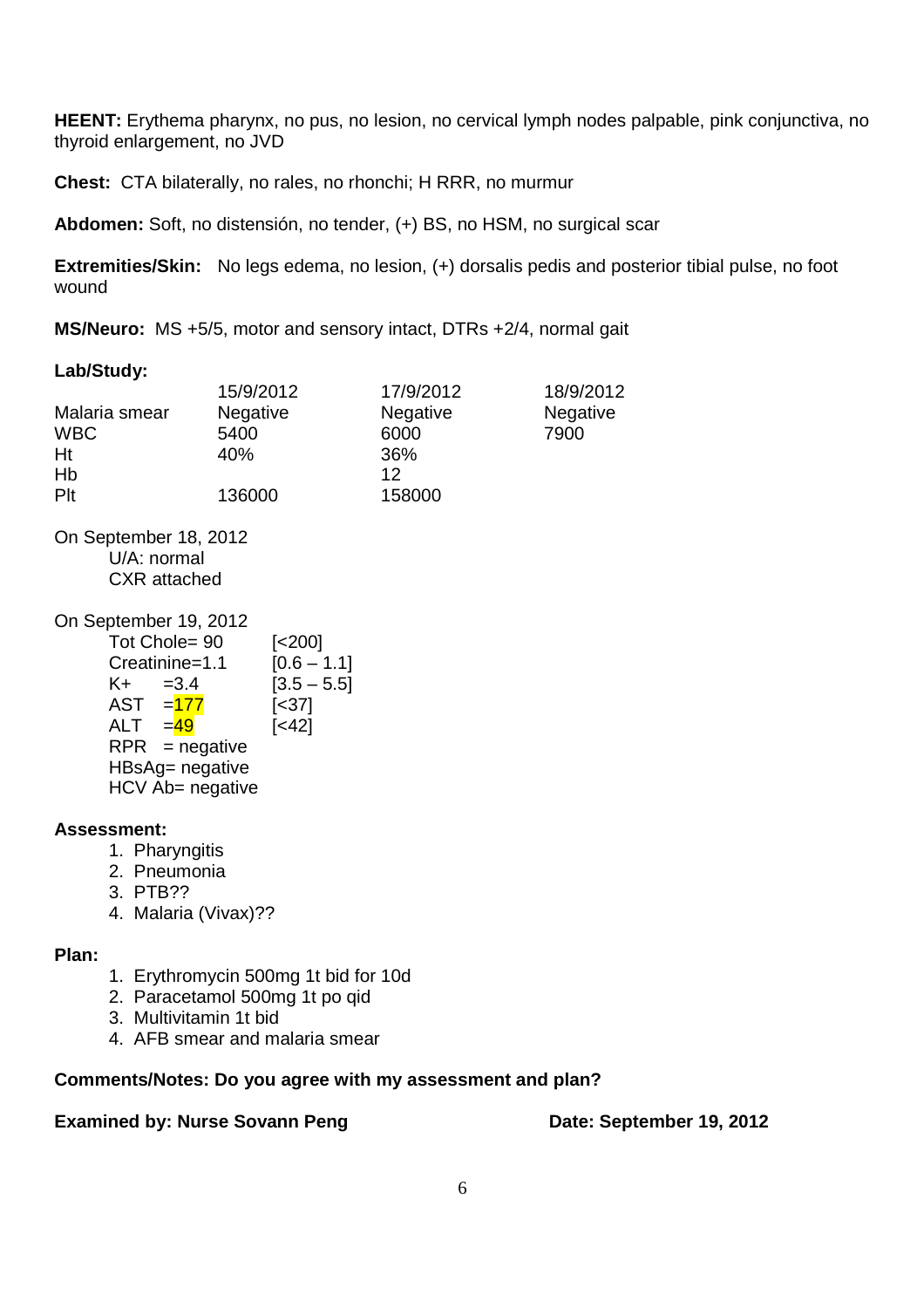## Please send all replies to kirihospital@gmail.com and cc: to rithychau@sihosp.org

The information transmitted in this e-mail is intended only for the person or entity to which it is addressed and may contain confidential and/or privileged material. Any review, retransmission, dissemination or other use of or taking of any action in reliance upon, this information by persons or entities other than the intended recipient is prohibited. If you received this e-mail in error, please contact the sender and delete material from any computer.

No answer replied

## From: **Hospital Rattanakiri Referral** <kirihospital@gmail.com>

Date: Wed, Sep 19, 2012 at 5:20 PM

Subject: Rattanakiri TM Clinic September 2012, Case#3, CA#RK00392, 47M

To: Joseph Kvedar <jkvedar@partners.org>, Chau Rithy <chaurithy@gmail.com>, Kruy Lim

<kruylim@yahoo.com>, "Kathleen M. Kelleher" <kfiamma@partners.org>, "Paul J. M.D. Heinzelmann"  $\le$ paul.heinzelmann@gmail.com>

Cc: Bernie Krisher <br/>berkrish@gmail.com>, Noun SoThero <thero@cambodiadaily.com>, Ed & Laurie Bachrach <lauriebachrach@yahoo.com>

Dear all,

This is case number 3, CA#RK00392, 47M and photo.

Best regards, Polo/Sovann

## **Rattanakiri Provincial Hospital Telemedicine Clinic with Sihanouk Hospital Center of HOPE and Center for Connected Health**



## **Patient: CA#RK00392, 47M (Village III, LBS)**

**Chief Complaint:** Extremities numbness x 2months

**HPI:** 47M, in the past five months, had blurred vision and consulted with ophthalmologist and suggest to have blood test done with result blood sugar 260mg/dl and diagnosed diabetes. He was treated with Metformin 500mg 1t bid and Glibenclamide 5mg 1t bid and following blood sugar check FBS: 90 – 140mg/dl. In these two months, he developed numbness of hands and feet, dizziness and neck tension. He denied of fever, cough, SOB, chest pain, GI complaint, oliguria, hematuria, edema, and foot wound.

**PMH/SH:** Unremarkable

**Family Hx:** Sister with diabetes, and HTN

**Social Hx**: Smoking 5cig/d for over 10y, Drinking beer 5cans per day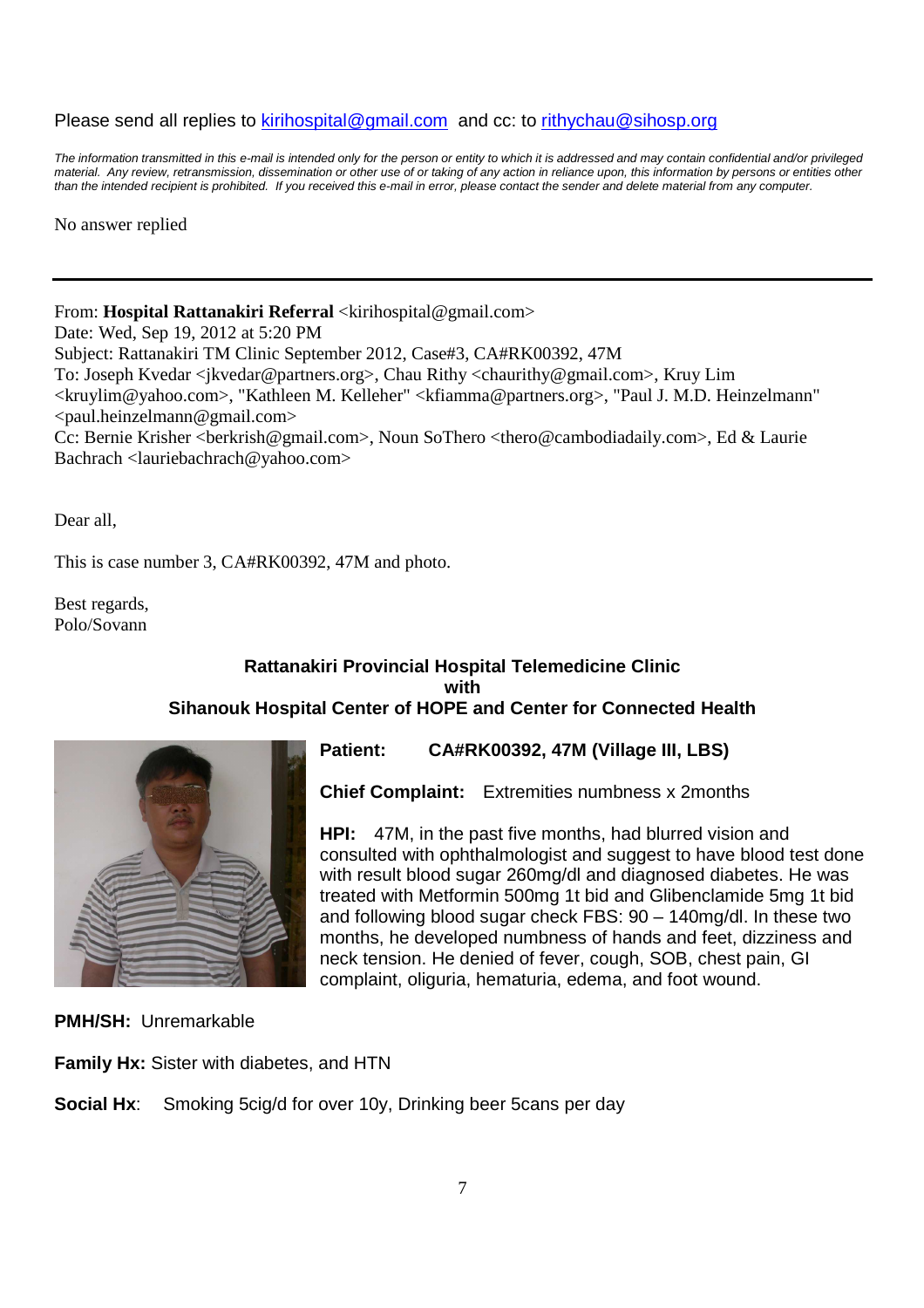## **Medication:**

- 1. Metformin 500mg 1t po bid
- 2. Glibenclamide 5mg 1t po bid

## **Allergies:** NKDA

**ROS:** no trauma, no HA, no ear discharge, no hearing loss, no sore throat

## **PE:**

**Vital Signs: BP: 125/94 P: 89 RR: 20 T: 37<sup>o</sup>C Wt: 78kg** 

**General:** Look stable

**HEENT:** No oropharyngeal lesion, pink conjunctiva, no thyroid enlargement, no neck lymph nodes palpable, no JVD

**Chest:** CTA bilaterally, no rales, no rhonchi; H RRR, no murmur

**Abdomen:** Soft, no distensión, no tender, (+) BS, no HSM, no surgical scar

**Extremities/Skin:** No legs edema, no lesion, no foot wound, (+) dorsalis pedis and posterior tibial pulse

**MS/Neuro:** MS +5/5, motor and sensory intact, DTRs +2/4, normal gait

## **Lab/Study:**

FBS: 142mg/dl U/A: no protein,no glucose, no blood

## **Assessment:**

1. DMII with PNP

## **Plan:**

- 1. Metformin 500mg 2t po bid
- 2. Glibenclamide 5mg 1/2t po bid
- 3. Captopril 25mg 1/4t po bid
- 4. Amitriptyline 25mg 1/4t po qhs
- 5. Educate on diabetic diet, do regular exercise and foot care
- 6. Draw blood for Lyte, Creat, Glucose and HbA1C at SHCH

## **Comments/Notes: Do you agree with my assessment and plan?**

## **Examined by: Miss Lam Srey Aun (medical student)/Nurse Sovann Peng Date: September 19, 2012**

Please send all replies to kirihospital@gmail.com and cc: to rithychau@sihosp.org

The information transmitted in this e-mail is intended only for the person or entity to which it is addressed and may contain confidential and/or privileged material. Any review, retransmission, dissemination or other use of or taking of any action in reliance upon, this information by persons or entities other than the intended recipient is prohibited. If you received this e-mail in error, please contact the sender and delete material from any computer.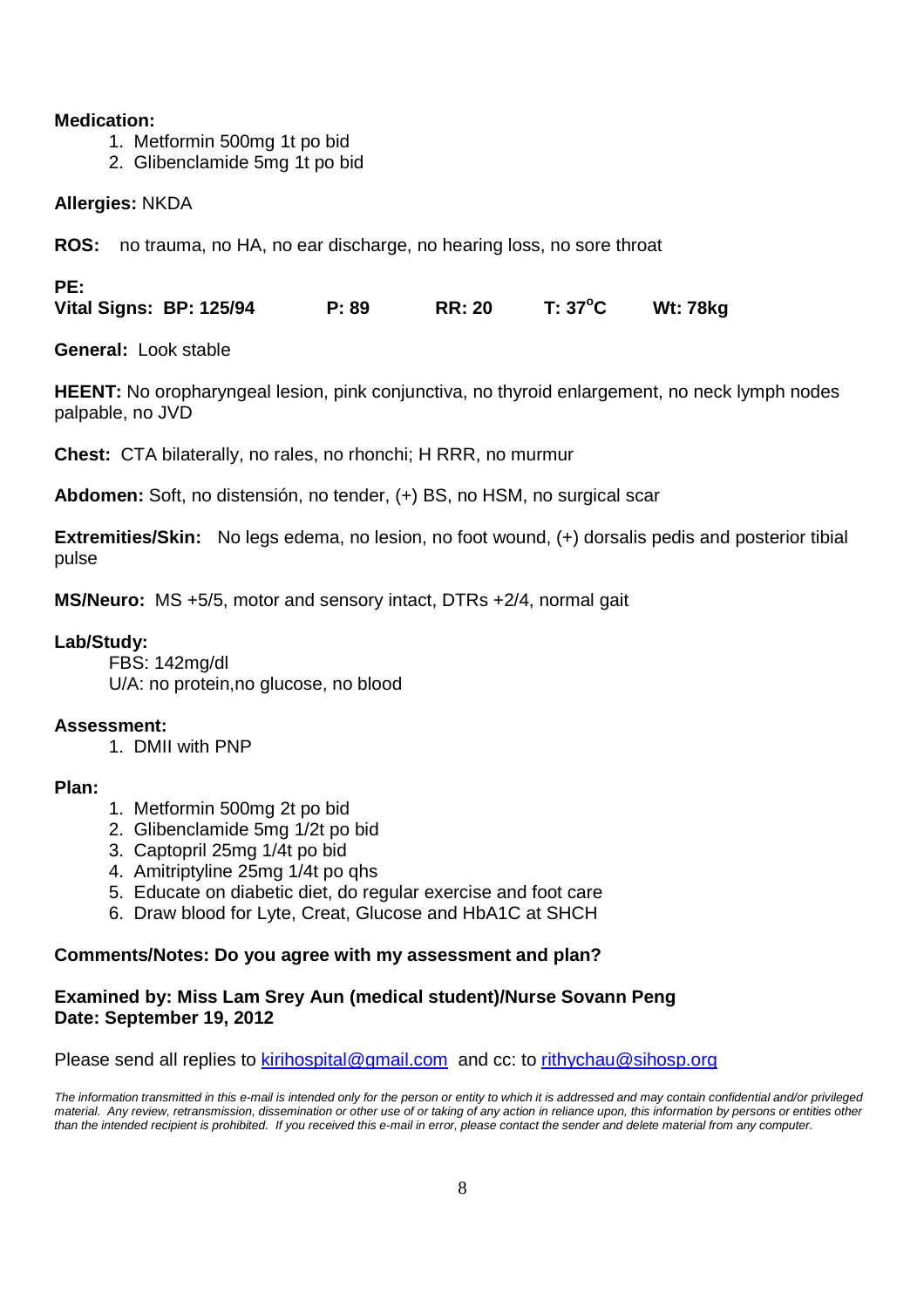From: **Cusick, Paul S.,M.D.** <PCUSICK@partners.org> Date: Fri, Sep 21, 2012 at 6:14 PM Subject: RE: Rattanakiri TM Clinic September 2012, Case#3, CA#RK00392, 47M To: "Fiamma, Kathleen M." <KFIAMMA@partners.org>, "kirihospital@gmail.com"  $\langle$ kirihospital@gmail.com> Cc: "rithychau@sihosp.org" <rithychau@sihosp.org>

Thank you for this consult.

Wiith a patient like this with progressive upper and lower extremity paresthesias, there are many possibilities for his numbness.

He could have cervical spine disease (stenosis or disc disease) that could cause upper and lower extremity paresthesias. Your history does not indicate radicular pain to suggest cervical disc disease.

He could have peripheral neuropathy from diabetes. He could have peripheral neuropathy from alcohol abuse.

controlling his diabetes with diet and exercise and medications is the best way to limit diabetic neuropathy. The tricyclic amitryptilline is a good drug to treat neuropathic pain. He needs to stop alchohol as this will make controlling his diabetes more difficult and will continue to put him at risk for further neuropathy.

Good luck Paul Cusick

## From: **Hospital Rattanakiri Referral** <kirihospital@gmail.com>

Date: Wed, Sep 19, 2012 at 5:22 PM

Subject: Rattanakiri TM Clinic September 2012, Case#4, SK#RK00393, 17M

To: Kruy Lim <kruylim@yahoo.com>, Chau Rithy <chaurithy@gmail.com>, "Kathleen M. Kelleher" <kfiamma@partners.org>, "Paul J. M.D. Heinzelmann" <paul.heinzelmann@gmail.com>, Joseph Kvedar <jkvedar@partners.org>

Cc: Bernie Krisher <br/>berkrish@gmail.com>, Noun SoThero <thero@cambodiadaily.com>, Ed & Laurie Bachrach <lauriebachrach@yahoo.com>

Dear all,

This is case number 4, SK#RK00393, 17M and photo.

Best regards, Polo/Sovann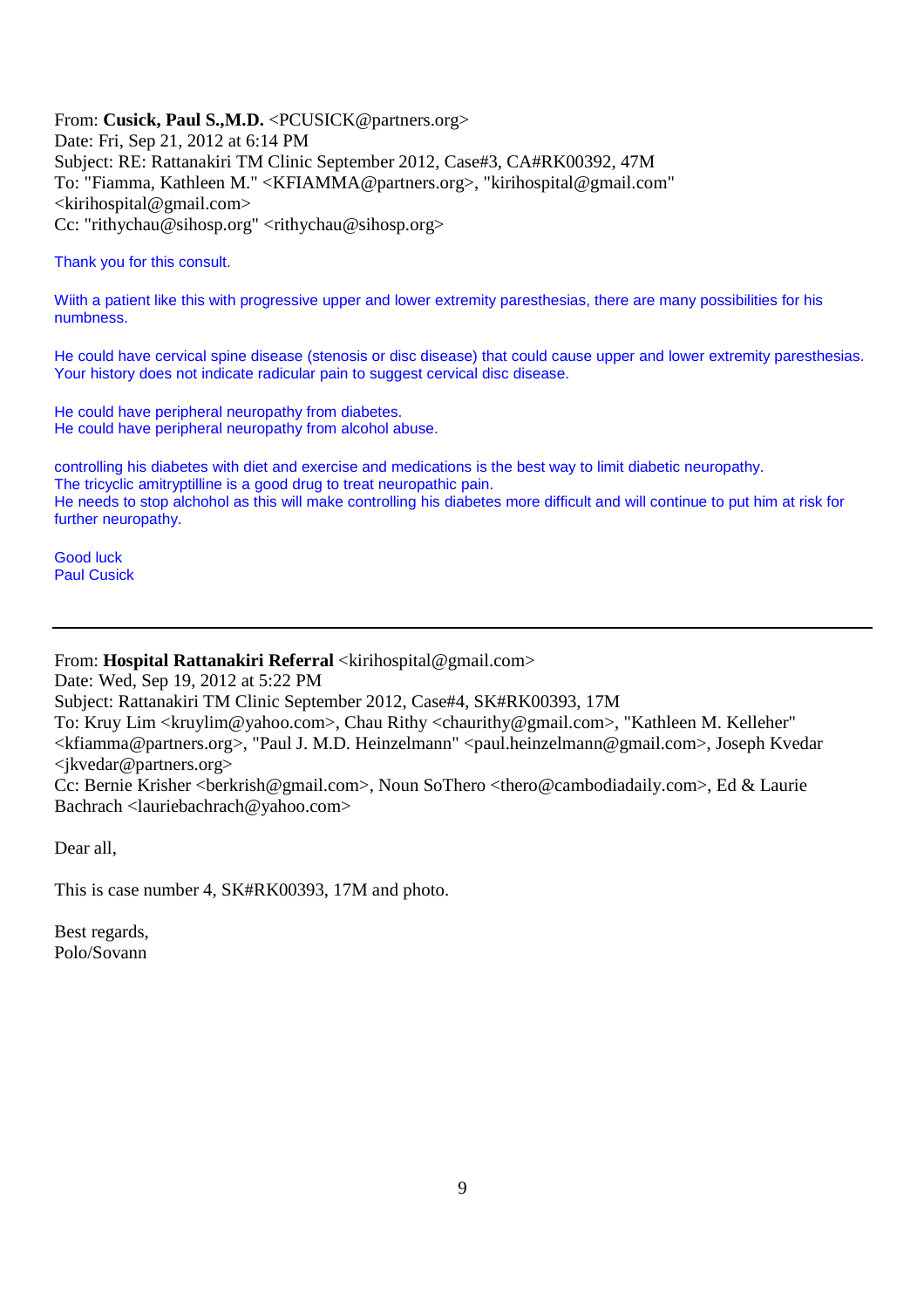## **Rattanakiri Provincial Hospital Telemedicine Clinic with Sihanouk Hospital Center of HOPE and Center for Connected Health**



**Patient: SK#RK0039, 17M (Kam Village, O Chum)** 

**Chief Complaint:** Fever and HA x 10d

**HPI:** 17M presented with symptoms of fever, chill and frontal HA, poor appetite and fatigue, but denied of sore throat, cough, chest pain, ear discharge, ear pain, abdominal pain, bloody/mucus stool, oliguria, dysuria, hematuria, skin rash/lesion. He got treatment from local health care worker with unknown name medicine for about 1w but the fever still persisted so his family brought him to referral hospital. On arrival to hospital he still presented with fever, HA, neck tension, back pain and confusion with visual hallucination, hearing loss and was treated

with Ampicillin, Cotrimoxazole, Metronidazole and Paracetamol.

**PMH/SH:** Malaria infection three times in the past with complete treatment

**Family Hx:** None

**Social Hx:** No cig smoking, casually EtOH

## **Medication:**

- 1. Ampicillin
- 2. Cotrimoxazole
- 3. Metronidazole
- 4. Paracetamol

**Allergies:** NKDA

**ROS:** Unremarkable

### **PE:**

| Vital Signs: BP: 100/54 | P: 83 | <b>RR: 26</b> | <b>T: 39C</b> | Wt: kg |
|-------------------------|-------|---------------|---------------|--------|
|-------------------------|-------|---------------|---------------|--------|

**General:** Look sick, oriented x 3

**HEENT:** Erythema of oropharyngeal, no lesion, pink conjunctiva, no thyroid enlargement, no neck lymph nodes palpable, neck stiffness (positive Brudzinski sign); auditory canal mucus is erythema with pain while inserting the speculum, no exudates, no pustule

**Chest:** CTA bilaterally, no rales, no rhonchi; H RRR, no murmur

**Abdomen:** Soft, no distensión, generalizad abdominal tenderness, (+) BS, no HSM, no surgical scar

**Extremities/Skin:** No legs edema, no lesion, (+) dorsalis pedis and posterior tibial pulse, no foot wound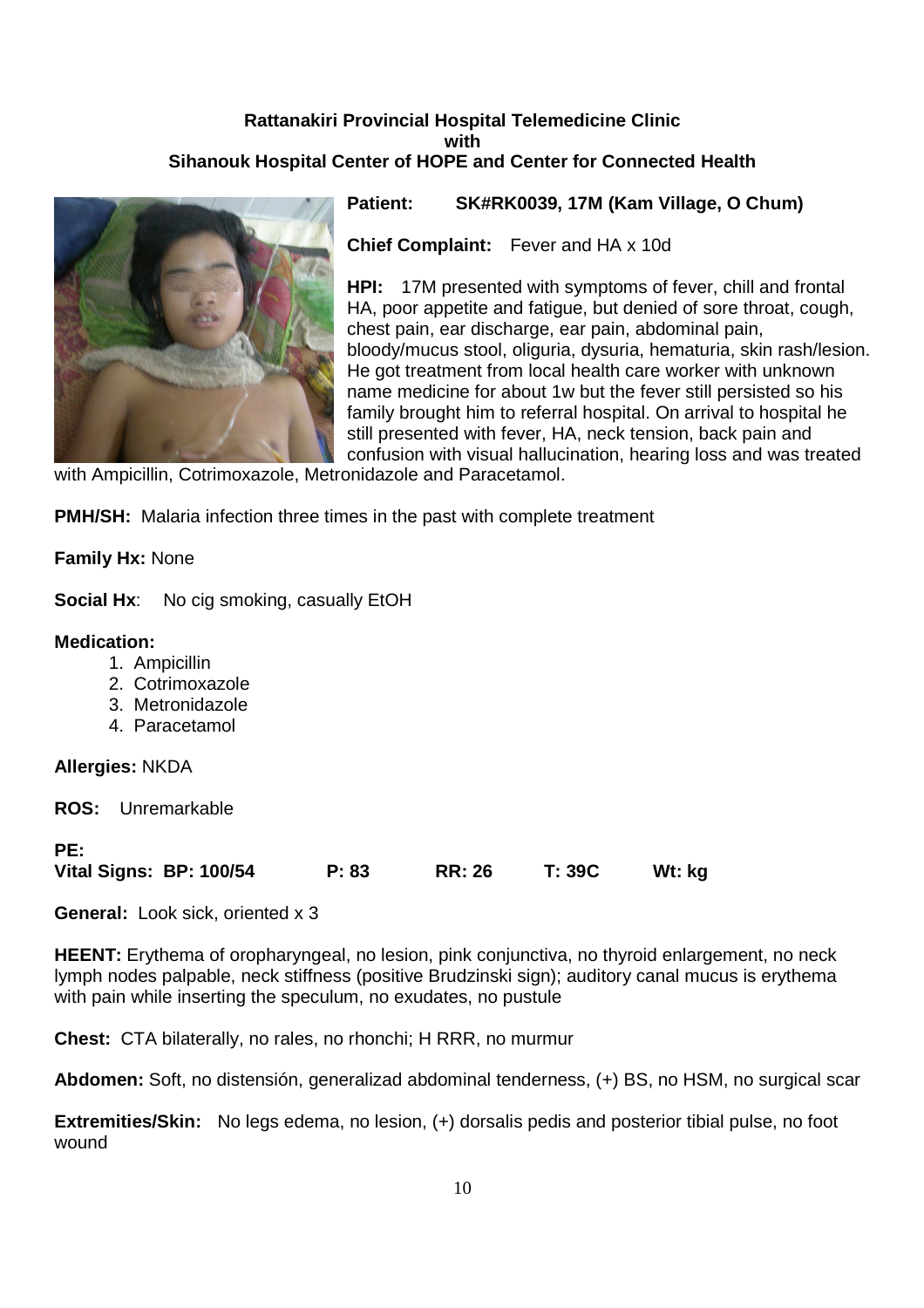## **MS/Neuro:**

 Brudzinski sign positive Kernig's sign positive Barbinski negative No focal neurological sign

## **Lab/Study:**

|                | <b>September 14, 2012</b> | <b>September 18, 2012</b> |
|----------------|---------------------------|---------------------------|
| Malaria smear: | Negative                  | Negative                  |
| WBC:           | 144000/mm3                | 8300                      |
| RBC:           | 592000/mm3                |                           |
| Hemoglobin:    | $16.4$ g/dl               |                           |
| Hematocrit:    | 47%                       | 34%                       |
| Platelete:     | 153000                    | 307000                    |
| Eosinophil:    | 0.4%                      | 2%                        |
| Neutrophil:    | 66%                       | 46%                       |
| Lymphocyte:    | 28%                       | 50%                       |
| Monocyte:      | 2%                        | 2%                        |

## **Cerebrospinal fluid result**

 WBC: 36400 Neutrophil: 31 Lymphocyte: 59 Glucose: 50mg/dl Protein: 14.8mg/dl LDH: 1434 U/L

Gram stain: moderate lymphocyte, and some neutrophil but could not see any meningococcus

Finger stick blood sugar: 104mg/dl

## **Assessment:**

1. Meningitis

## **Plan:**

- 1. Ceftriaxone 2g IV bid for 7d then change to oral
- 2. Paracetamol 300mg IM qid
- 3. IV fluid 2000ml per day

## **Comments/Notes: Do you agree with my assessment and plan?**

## **Examined by: Miss Lam Srey Aun (medical student)/Nurse Sovann Peng Date: September 19, 2012**

Please send all replies to kirihospital@gmail.com and cc: to rithychau@sihosp.org

The information transmitted in this e-mail is intended only for the person or entity to which it is addressed and may contain confidential and/or privileged material. Any review, retransmission, dissemination or other use of or taking of any action in reliance upon, this information by persons or entities other than the intended recipient is prohibited. If you received this e-mail in error, please contact the sender and delete material from any computer.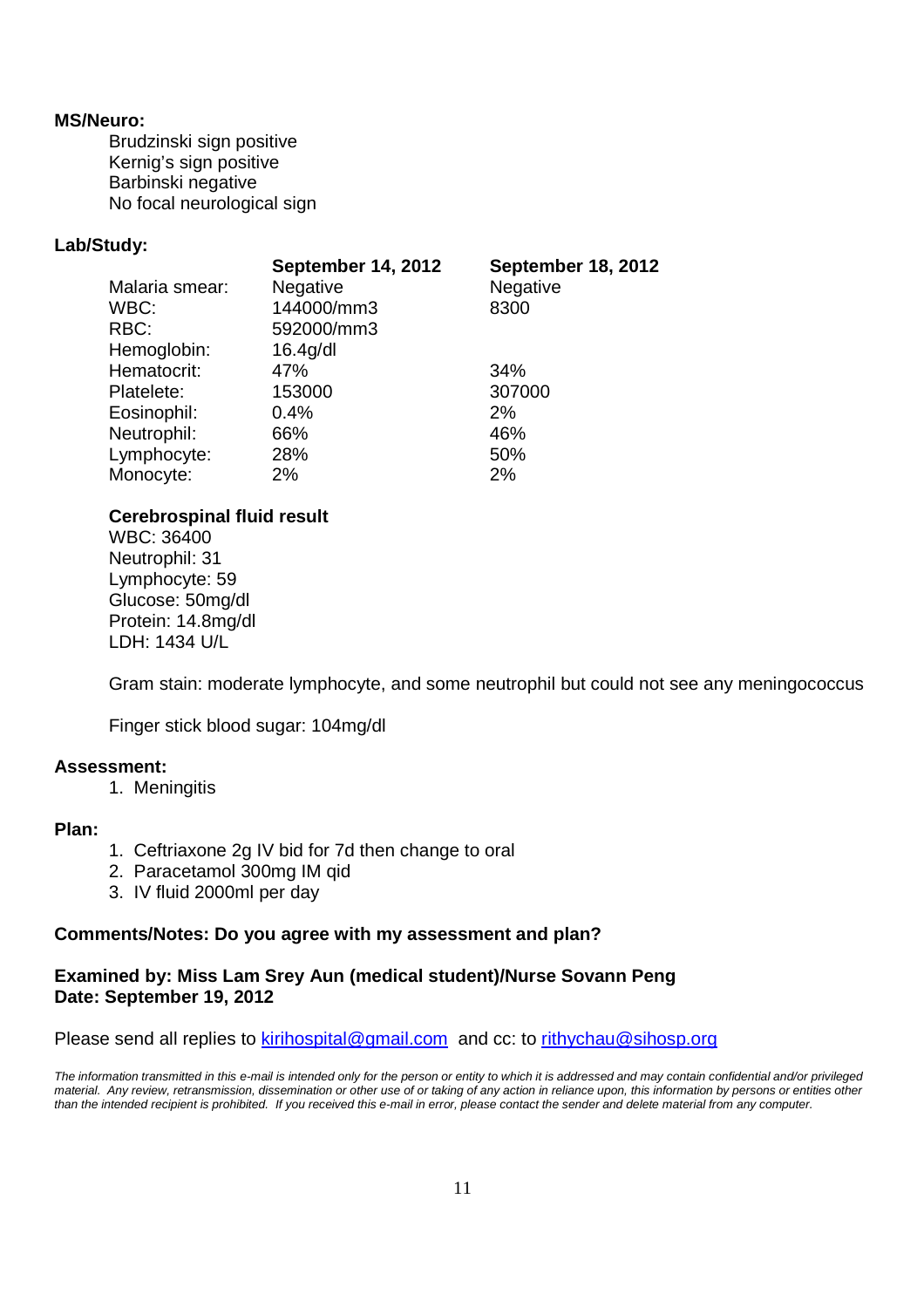From: **Cusick, Paul S.,M.D.** <PCUSICK@partners.org> Date: Fri, Sep 21, 2012 at 6:35 PM Subject: RE: Rattanakiri TM Clinic September 2012, Case#4, SK#RK00393, 17M To: "Fiamma, Kathleen M." <KFIAMMA@partners.org>, "kirihospital@gmail.com"  $\le$ kirihospital@gmail.com> Cc: "rithychau@sihosp.org" <rithychau@sihosp.org>

Thank you for this consult.

Your clinical description, exam and the CSF studies are consistent with meningitis.

The treatment needs to be directed at bacterial sources and supportive care.

The CSF culture is important to guide treatment choices, but you need to interpret the culture with some skepticism since the patient has alreday been treated with ampicillin, cotrimoxazole and metronidazole.

It does not appear that this is cerebral malaria.

There are many empiric antibiotic regimens to choose from for the treatment of bacterial meningitis In the United States the most common bacterial causes would be :

 In a United States surveillance study performed by the Centers for Disease Control and Prevention via the Emerging Infections Program Network, between 2003 and 2007, 1083 cases of bacterial meningitis were reported in adults; S. pneumoniae was responsible for 71 percent of cases, Neisseria meningitidis for 12 percent, group B streptococcus for 7 percent, Haemophilus influenzae for 6 percent, and Listeria monocytogenes for 4 percent  $[21]$ .

Therefore, initial choice of antibiotics require antibiotics with good CSF penetration without delay that will penetrate the **CSF** 

There are many possible regimens for empiric treatment of bacterial meningitis

One common regimen is ceftriaxone 2gm IV bid and Vancomycin 1gm IV bid.

Your patient has had a decrease in his peripheral WBC by your tests. The decision to add Vancomycin or other antibiotic (for example ampicillin for possible Listeria infection) will depend on the culture results and his clinical response.

Good luck

Paul Cusick

From: **Hospital Rattanakiri Referral** <kirihospital@gmail.com>

Date: Wed, Sep 19, 2012 at 5:26 PM

Subject: Rattanakiri TM Clinic September 2012, Case#5, KL#RK00394, 49M

To: Chau Rithy <chaurithy@gmail.com>, Kruy Lim <kruylim@yahoo.com>, "Paul J. M.D. Heinzelmann" <paul.heinzelmann@gmail.com>, "Kathleen M. Kelleher" <kfiamma@partners.org>, Joseph Kvedar <jkvedar@partners.org>

Cc: Bernie Krisher <berkrish@gmail.com>, Noun SoThero <thero@cambodiadaily.com>, Ed & Laurie Bachrach <lauriebachrach@yahoo.com>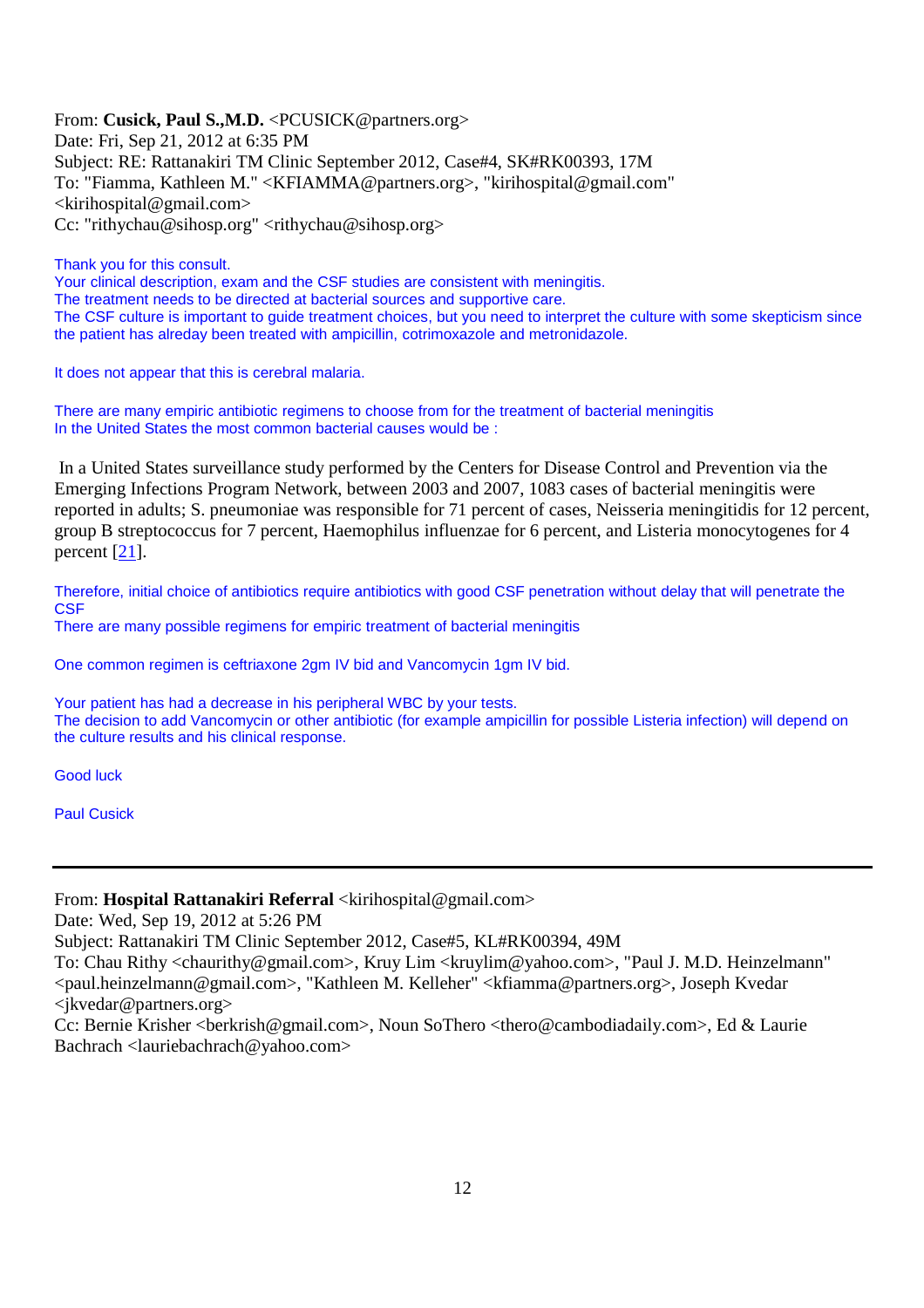Dear all,

This is the case number 5, KL#RK00394, 49M and photo. Please reply to the cases before Thursday afternoon because the patients will come to get the treatment at that time.

Thank you very much for your cooperation and support in this project.

Best regards, Polo/Sovann

## **Rattanakiri Provincial Hospital Telemedicine Clinic with Sihanouk Hospital Center of HOPE and Center for Connected Health**



**Patient: KL#RK00394, 49M (Veun Sai)** 

**Chief Complaint:** Polyuria, and Polydypsia x 1year

**HPI:** 49M, farmer, presented with symptoms of polyuria, polydypsia, fatigue and weight loss about 10kg/6months, he never had medical consultation or any treatment until in the last two months, he developed numbness of extremity and SOB on exertion (walking and working). He went to referral hospital and admitted to medical department and diagnosed with Pnuemonia, treated with antibiotic for 1w then his SOB became less but he still had polyuria, polydypsia and fatigue, blood sugar checked with result 500mg/dl. He was diagnosed with diabetes and was

treated with Glibenclamide 5mg 1t po bid for three days then the blood sugar still more than 400mg/dl so it was switched to Insulin 10IU qd and blood sugar today 331mg/dl

**PMH/SH:** no HTN, no DMII, no past surgery

**Family Hx:** None

**Social Hx**: Smoking 10cig/d, casually EtOH

**Medication:**

1. Insulin 10IU qd

**Allergies:** NKDA

**ROS:** Unremarkable

**PE:** 

**Vital Signs: BP: 102/82 P: 93 RR: 24 T: 36.9<sup>o</sup>C Wt: 33kg** 

**General:** Look sick

**HEENT:** Dryness of Buccal mucus membrane and skin, No oropharyngeal lesion, pink conjunctiva, no thyroid enlargement, no neck lymph nodes palpable, no JVD, no neck stiffness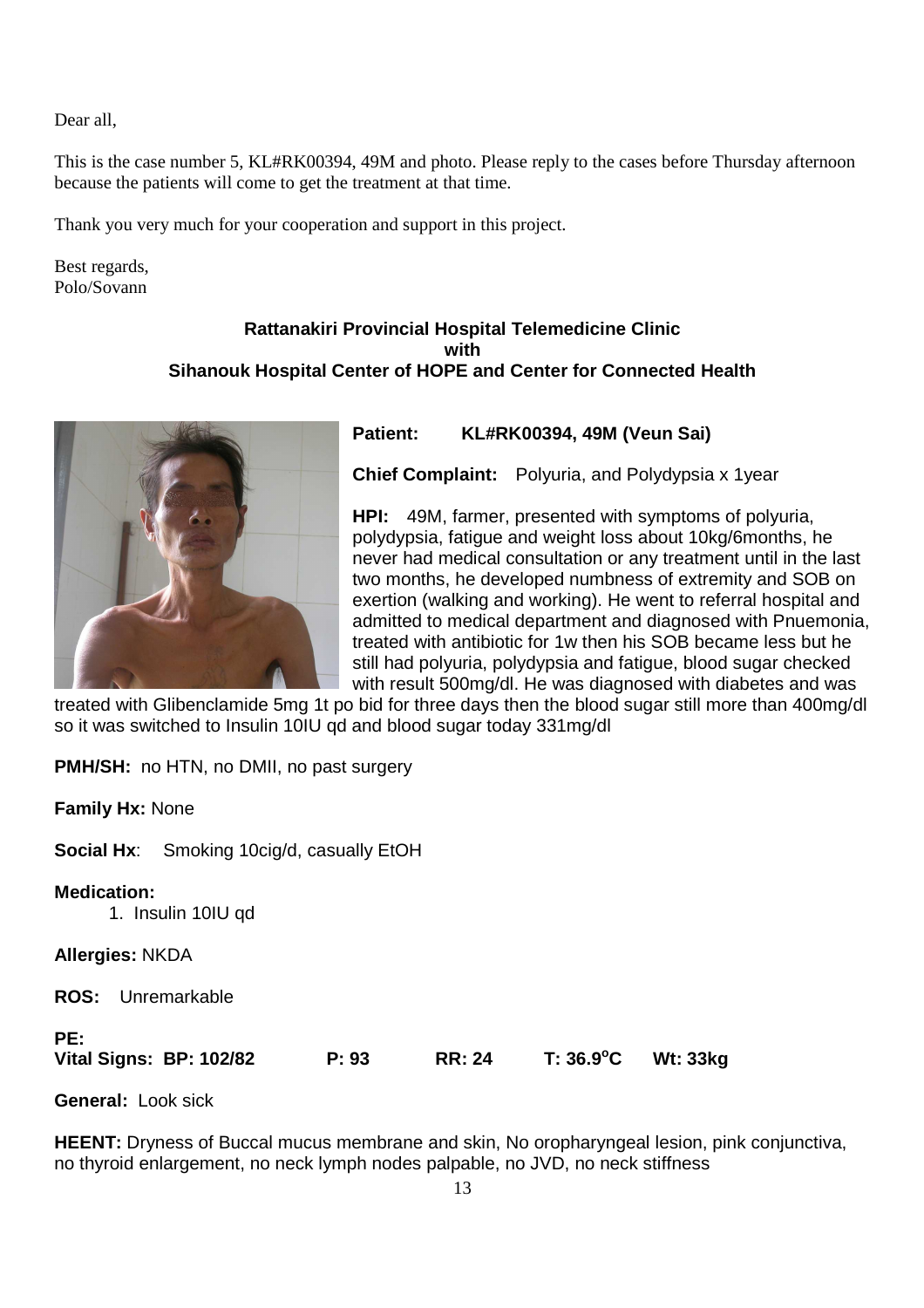**Chest:** CTA bilaterally, no rales, no rhonchi; H RRR, no murmur

**Abdomen:** Soft, no distensión, no tender, (+) BS, no HSM, no surgical scar

**Extremities/Skin:** No legs edema, no lesion, (+) dorsalis pedis and posterior tibial pulse, no foot wound

**MS/Neuro:** MS +5/5, motor and sensory intact, DTRs +2/4, normal gait

## **Lab/Study:**

Lab test Blood sugar: 530mg/dl Creatinine:  $0.8$  [0.5 – 1.1] U/A: glucose 4+, no blood, no protein

## **Assessment:**

1. DMII

## **Plan:**

- 1. Continue Insulin 10IU qd
- 2. Educate on diabetic diet, do regular exercise and foot care
- 3. Draw blood for Creat, Glucose and HbA1C at SHCH

## **Comments/Notes: Do you agree with my assessment and plan?**

## **Examined by: Dr. Lok Vanthan Date: September 19, 2012**

Please send all replies to kirihospital@gmail.com and cc: to rithychau@sihosp.org

The information transmitted in this e-mail is intended only for the person or entity to which it is addressed and may contain confidential and/or privileged material. Any review, retransmission, dissemination or other use of or taking of any action in reliance upon, this information by persons or entities other than the intended recipient is prohibited. If you received this e-mail in error, please contact the sender and delete material from any computer.

From: **chaurithy** <rithychau@sihosp.org> Date: Thu, Sep 27, 2012 at 9:41 AM Subject: RE: Treatment plan for Rattanakiri Telemedicine Clinic September 2012 To: kirihospital@gmail.com Cc: Sovann Peng <sovannpeng@sihosp.org>, varine\_menh@yahoo.com

Dear Polo and Dr. Van Thorn,

KL#RK00394, 49M (Veun Sai)

Diagnosis:

1. DMII

Treatment:

1. Continue Insulin 10IU tid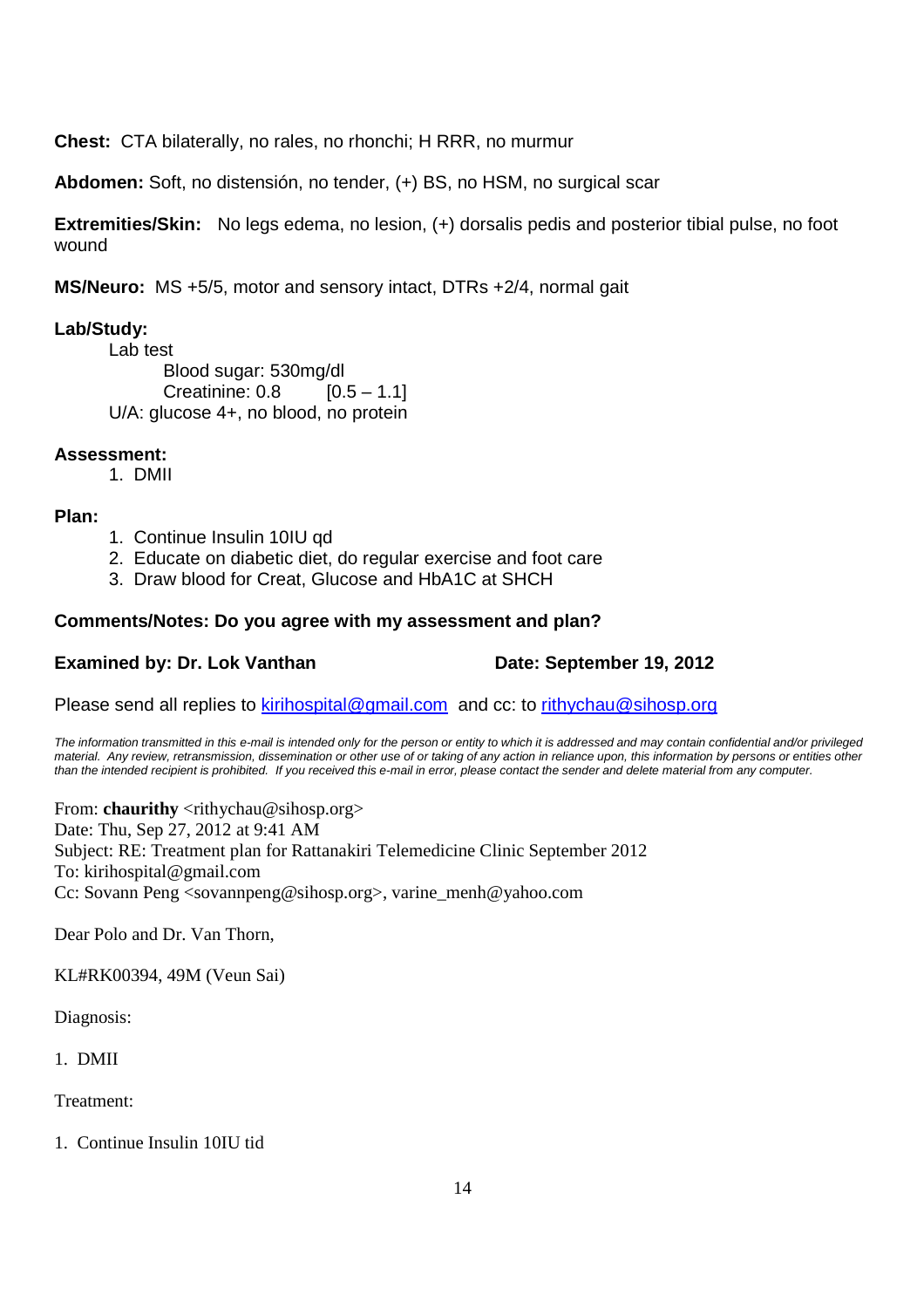- 2. Educate on diabetic diet, do regular exercise and foot care
- 3. Draw blood for Creat, Glucose and HbA1C at SHCH

|             |              | Lab result on September 20, 2012 |
|-------------|--------------|----------------------------------|
| Creat $=56$ |              | $[53 - 97]$                      |
|             | Gluc $=29.0$ | $[4.1 - 6.1]$                    |
|             | $HbA1C=14.5$ | $[4.8 - 5.9]$                    |

I called Dr. Van Thorn yesterday and told him that he can change the way he gave insulin (10 IU) every meal time 3x/day to 2/3 in the AM (20 IU) and 1/3 in the evening (10IU) and continue to check his BS 2hrs post-prandial (after meal) until the blood sugar is more controlled 160-180mg/dL and preferably less than 160mg/dL. If not yet controlled, he can increase insulin slowly (5 IU at a time) after every 2-3 days of each increment.

I am cc: Dr. Rin (SHCH DM specialist) also because she would be the best person to give us better advice on DM management of this patient.

Best Regards,

Rithy

Rithy Chau, MPH, MHS, PA-C

Director Telemedicine/EHC Officer

Sihanouk Hospital Center of HOPE

From: **varine Menh** <varine\_menh@yahoo.com> Date: Thu, Sep 27, 2012 at 10:20 AM Subject: RE: Treatment plan for Rattanakiri Telemedicine Clinic September 2012 To: kirihospital@gmail.com, chaurithy <rithychau@sihosp.org> Cc: Sovann Peng sovannpeng@sihosp.org

Dear All,

I would like to ask for insulin'type, if you use long acting insulin may we need morning and evening dose premeal, but if you use short acting insulin may need 3 times pre meals. the dose 2/3 of long acting in morning and 1/3 in evening, and increase slowly, according to blood sugar result, Best regard, RIN

From: **chaurithy** <rithychau@sihosp.org> Date: Fri, Sep 28, 2012 at 8:53 AM Subject: RE: Treatment plan for Rattanakiri Telemedicine Clinic September 2012 To: varine Menh <varine\_menh@yahoo.com> Cc: Sovann Peng <sovannpeng@sihosp.org>, kirihospital@gmail.com

Dear Dr. Rin,

Thank you for your advice on this patient.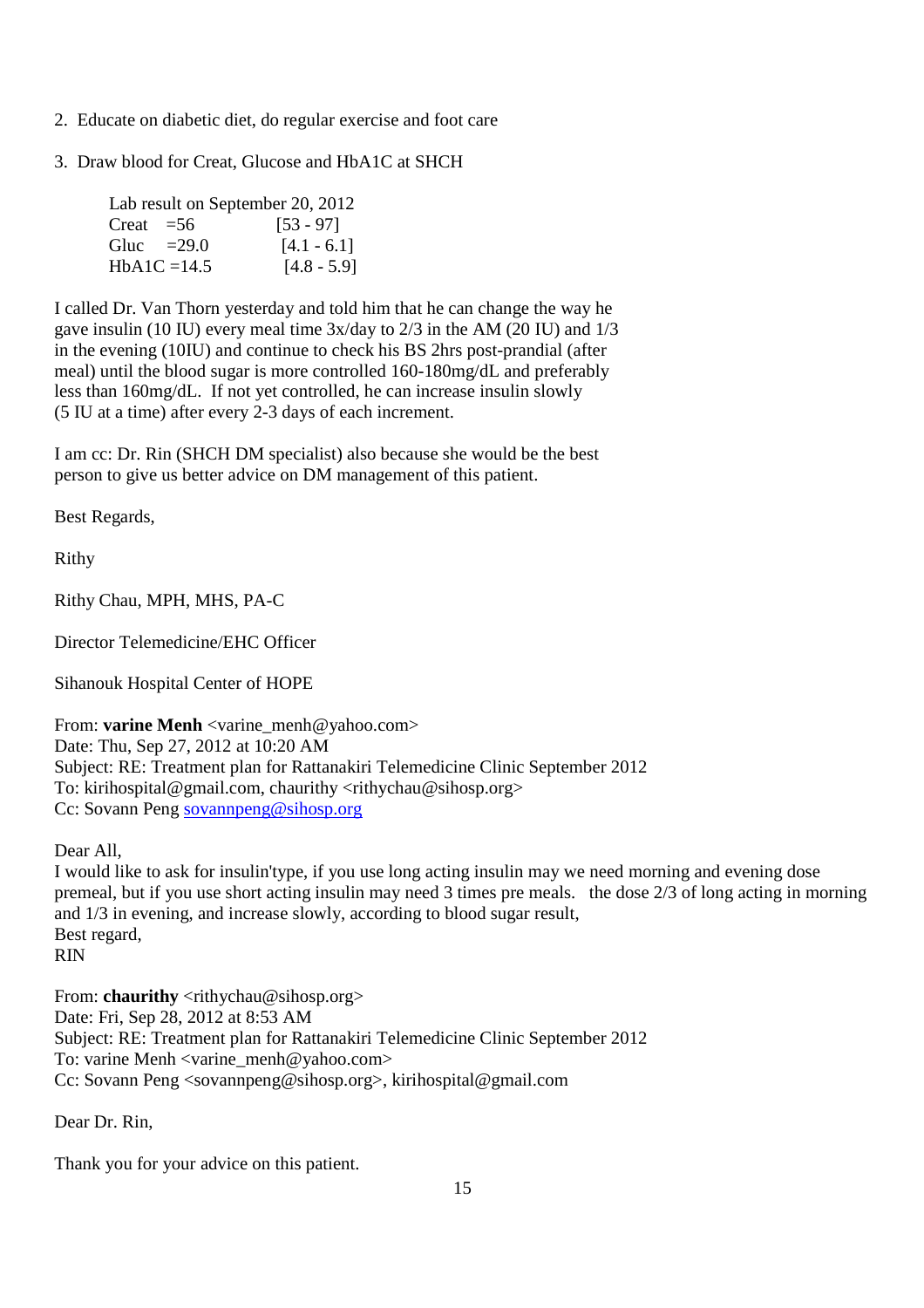Dr. Van Thorn is using Insulatard and dosed as advised 2/3 AM and 1/3 PM premeal. His sugar 2hrs postprandial was 191mg/dL yesterday. He will use the same dose for few more days, if still high, then he can increase slowly.

Any advice to manage this patient better is always welcome. Again, thank you for your participation and support for TM program.

Best Regards, Rithy

## **Rithy Chau, MPH, MHS, PA-C**

Director Telemedicine/EHC Officer Sihanouk Hospital Center of HOPE rithychau@sihosp.org TEL: 855-23-882-484, Ext 250, FAX: 855-23-882-485 HP: 855-11-623-805, 855-12-520-547 www.sihosp.org, www.care4cambodia.org, www.villageleap.com/telemedicine

# **Thursday, September 20, 2012**

## **Follow-up Report for Rattanakiri TM Clinic**

There were 5 new patients seen during this month TM clinic at Rattanakiri Referral Hospital (RRH). The data of 5 cases was transmitted and received replies from both Phnom Penh and Boston, and other 19 patients came for brief consult and refill medication only, and other 10 new patients seen by PA Rithy for minor problem without sending data. Per advice sent by Partners in Boston and Phnom Penh Sihanouk Hospital Center of HOPE as well as advices from PA Rithy on site, the following patients were managed and treated per local staff:

[Please note that in general the practice of dispensing medications at RRH for all patients is usually limited to a maximum of 7 days treatment with expectation of patients to return for another week of supplies if needed be. This practice allows clinicians to monitor patient compliance to taking medications and to follow up on drug side effects, changing of medications, new arising symptoms especially in patients who live away from the town of Banlung and/or illiterate. Nearly all medications and some lab tests not available/done at RRH are provided by SHCH to TM patients at no cost]

## **Treatment Plan for Rattanakiri TM Clinic September 2012**

## **1. CS#RK00390, 51F (Village I, LBS)**

**Diagnosis:**

- 1. DMII
- 2. HTN
- 3. Lichen dermatitis
- 4. Obesity

### **Treatment:**

- 1. Metformin 500mg 2t po bid (buy)
- 2. Captopril 25mg 1t po bid (buy)
- 3. Amlodipine 10mg 1/2t po bid (buy)
- 4. HCTZ 25mg 1t po qd (#100)
- 5. Educate on diabetic diet, regular exercise and foot care
- 6. Draw blood for BUN, Creat, glucose, Tot chole, TG and HbA1C at SHCH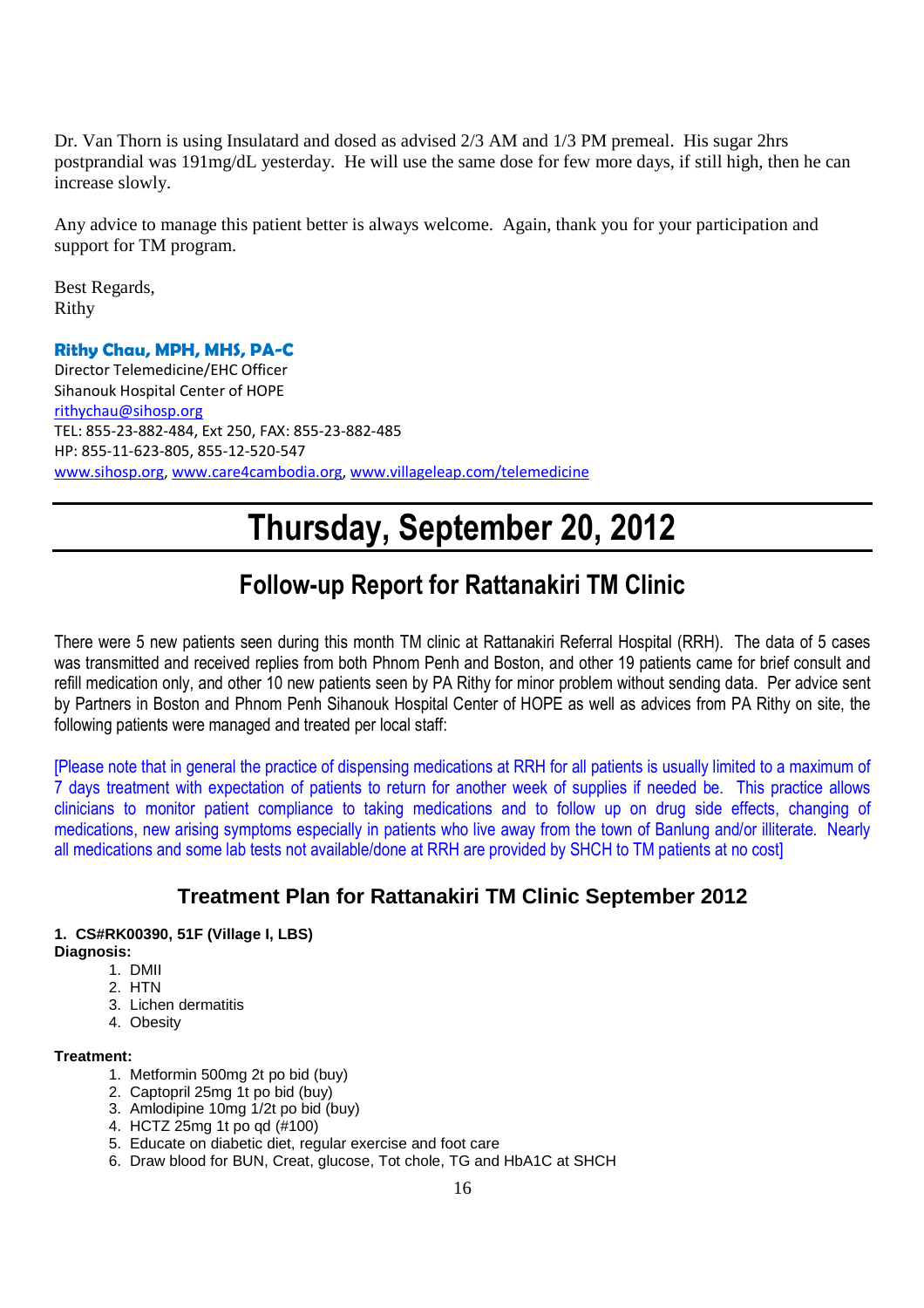#### **Lab result on September 20, 2012**

| <b>BUN</b>              | $=7.4$  | $[0.8 - 3.9]$      |
|-------------------------|---------|--------------------|
| Creat                   | $=79$   | $[44 - 80]$        |
| Gluc                    | $=12.5$ | $[4.1 - 6.1]$      |
| T. Chol $=6.0$          |         | $\left[5.7\right]$ |
| TG –                    | $= 2.9$ | $[-1.71]$          |
| HbA1C $=\frac{8.59}{8}$ |         | $[4.8 - 5.9]$      |

#### **Recommendation after blood test resulted: Keep the same treatment**

#### **2. LP#RK00391, 56M (O Rormeat Village, LBS)**

#### **Diagnosis:**

- 1. Pharyngitis
- 2. Pneumonia
- 3. PTB??

#### **Treatment:**

- 1. Erythromycin 500mg 1t bid for 10d (#20)
- 2. Paracetamol 500mg 1t po qid (#30)
- 3. Multivitamin 1t bid (#60)
- 4. AFB smear and malaria smear

### **3. CA#RK00392, 47M (Village III, LBS)**

#### **Diagnosis:**

1. DMII with PNP

#### **Treatment:**

- 1. Metformin 500mg 2t po bid (#100)
- 2. Glibenclamide 5mg 1/2t po bid (buy)
- 3. Captopril 25mg 1/4t po bid (buy)
- 4. Amitriptyline 25mg 1/4t po qhs (#25)
- 5. Educate on diabetic diet, do regular exercise and foot care
- 6. Draw blood for Lyte, Creat, Glucose and HbA1C at SHCH

#### **Lab result on September 20, 2012**

| Na                         | $=138$  | $[135 - 145]$ |
|----------------------------|---------|---------------|
| ĸ.                         | $=4.1$  | $[3.5 - 5.0]$ |
| CL.                        | $=102$  | $[95 - 110]$  |
| Creat                      | $=70$   | $[53 - 97]$   |
| Gluc                       | $= 6.5$ | $[4.1 - 6.1]$ |
| HbA <sub>1</sub> C = $5.4$ |         | $[4.8 - 5.9]$ |

#### **Recommendation after blood test resulted: keep the same treatment**

#### **4. SK#RK00393, 17M (Kam Village, O Chum)**

#### **Diagnosis:**

1. Meningitis

#### **Treatment:**

- 1. Ceftriaxone 2g IV bid for 7d then change to oral
- 2. Paracetamol 300mg IM qid
- 3. IV fluid 2000ml per day

#### **5. KL#RK00394, 49M (Veun Sai)**

**Diagnosis:**

1. DMII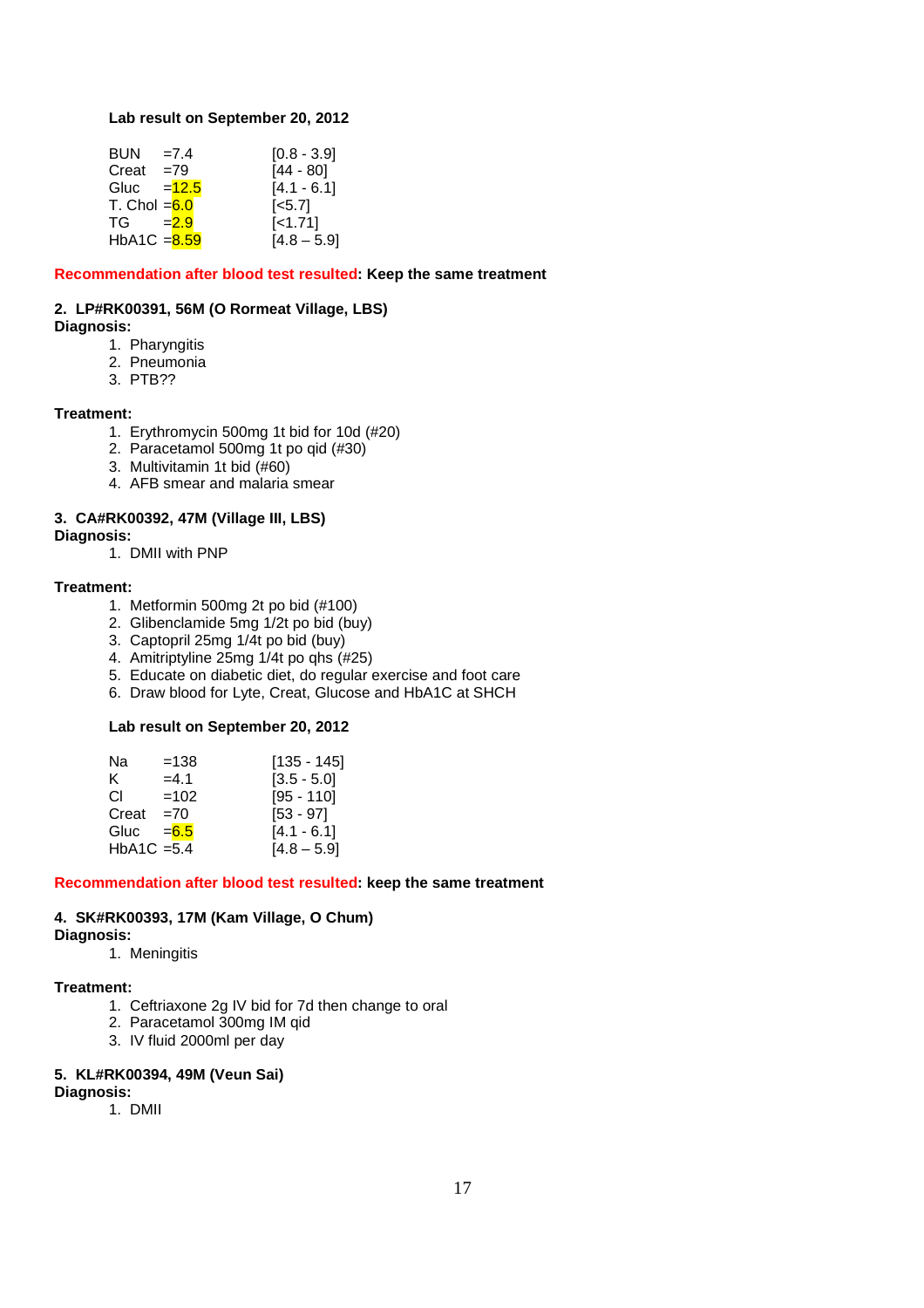#### **Treatment:**

- 1. Insulin 20IU qAM and 10IU qPM
- 2. Educate on diabetic diet, do regular exercise and foot care
- 3. Draw blood for Creat, Glucose and HbA1C at SHCH

#### **Lab result on September 20, 2012**

| $Creat = 56$              | $[53 - 97]$   |
|---------------------------|---------------|
| Gluc $=29.0$              | $[4.1 - 6.1]$ |
| HbA1C = <mark>14.5</mark> | $[4.8 - 5.9]$ |

**Recommendation after blood test resulted:** Give insulin as above treatment then adjust accordingly

#### **Patients who come for brief consult and refill medication**

#### **1. NH#RK00010, 55F (Village III)**

**Diagnosis:** 

- 1. HTN
- 2. DMII
- 3. VHD (AI/MR)

#### **Treatment:**

- 1. Atenolol 50mg 1t po bid (#200)
- 2. HCTZ 25mg 2t po qd (#50)
- 3. Captopril 25mg 1t po bid (buy)
- 4. Glibenclamide 5mg 1t po bid (buy)
- 5. Metformin 500mg 1t po bid (#100)
- 6. Draw blood for Glucose, HbA1C at SHCH

#### **Lab result on September 20, 2012**

| Gluc<br>$=12.2$ | $[4.1 - 6.1]$ |
|-----------------|---------------|
| HbA1C $= 8.8$   | $[4.8 - 5.9]$ |

**Recommendation after blood test resulted:** Keep the same treatment, review diabetic diet and exercise

## **2. KY#RK00069, 61F (Village III)**

**Diagnosis:** 

1. DMII with PNP

#### **Treatment:**

- 1. Glibenclamide 5mg 1t po bid (buy)
- 2. Metformin 500mg 2t po bid (buy)
- 3. Captopril 25mg 1/2t po bid (buy)
- 4. ASA 300mg 1/4t po qd (#25)
- 5. Draw blood for Creatinine, Glucose, Tot chole, Electrolyte, Protein, Albumin, HbA1C at SHCH

#### **Lab result on September 20, 2012**

| Na             | $= 130$ | $[135 - 145]$         |
|----------------|---------|-----------------------|
| K.             | $=4.8$  | $[3.5 - 5.0]$         |
| СI             | $= 97$  | $[95 - 110]$          |
| $Create = 75$  |         | $[44 - 80]$           |
| Gluc           | $=12.4$ | $[4.1 - 6.1]$         |
| $T.$ Chol =4.8 |         | $\left[ <5.7 \right]$ |
| Protein $=80$  |         | $[66 - 87]$           |
| Albu $=45$     |         | $[38 - 51]$           |
| HbA1C = 10.25  |         | $[4.8 - 5.9]$         |

**Recommendation after blood test resulted:** Keep the same treatment, review diabetic diet and exercise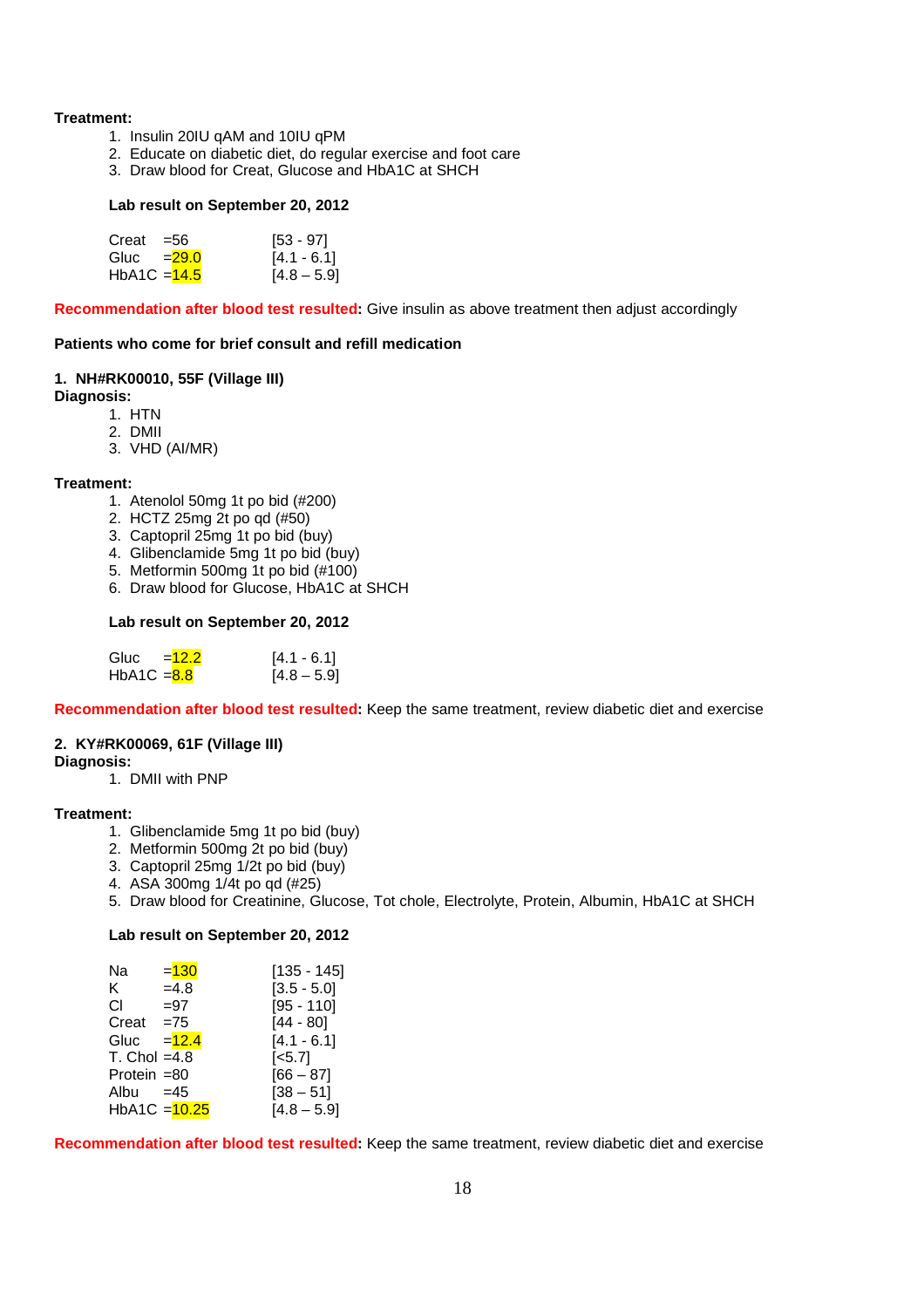#### **3. EB#RK00078, 41F (Village IV), KON MOM**

**Diagnosis:** 

- 1. CHF
- 2. Incompleted RBBB

#### **Treatment:**

- 1. Captopril 25mg 1/2t po qd (buy)
- 2. Digoxin 0.25mg 1t po qd (#100)
- 3. Spironolactone 25mg 1t po bid (#130)

#### **4. SP#RK00081, 58F (Village III, LBS) Diagnosis:**

- - 1. HTN
	- 2. DMII
	- 3. Liver cirrhosis

#### **Treatment:**

- 1. Glibenclamide 5mg 1t po bid (buy)
- 2. Metformin 500mg 1t po bid (#100)
- 3. Amlodipine 5mg 1t po qd (buy)
- 4. Spironolactone 25mg 1t po bid (#130)
- 5. Propranolol 40mg 1/4t po bid (#30)

### **5. OT#RK00155, 45F (Bor Keo)**

#### **Diagnosis:**

- 1. HTN
- 2. DMII
- 3. Hyperlipidemia

#### **Treatment:**

- 1. Metformin 500mg 2t po bid (#200)
- 2. Captopril 25mg 1t po bid (#buy)
- 3. Atenolol 50mg 1/2t po bid (#50)
- 4. ASA 300mg ¼t po qd (#25)
- 5. Amitriptylin 25mg 1/2t po qhs (buy)
- 6. Insulin NPH 23UI qAM and 5UI qPM (buy)
- 7. Simvastatin 10mg 1t po qhs (buy)
- 8. Draw blood for Glucose, HbA1C at SHCH

#### **Lab result on September 20, 2012**

| Gluc $= 9.3$  | $[4.1 - 6.1]$ |
|---------------|---------------|
| $HbA1C = 9.9$ | $[4.8 - 5.9]$ |

**Recommendation after blood test resulted:** Keep the same treatment, review diabetic diet and exercise **6. SV#RK00256, 43M (Village I)** 

#### **Diagnosis:**

- 1. DMII
- 2. HTN
- 3. Hypertriglyceridemia

#### **Treatment:**

- 1. Glibenclamide 5mg 1t po bid (buy)
- 2. Metformin 500mg 2t po bid (#100)
- 3. Captopril 25mg 1/2t po bid (buy)
- 4. Draw blood for Glucose, HbA1C at SHCH

#### **Lab result on September 20, 2012**

| Gluc           | $= 7.9$ | $[4.1 - 6.1]$ |
|----------------|---------|---------------|
| HbA1C $=$ 10.6 |         | $[4.8 - 5.9]$ |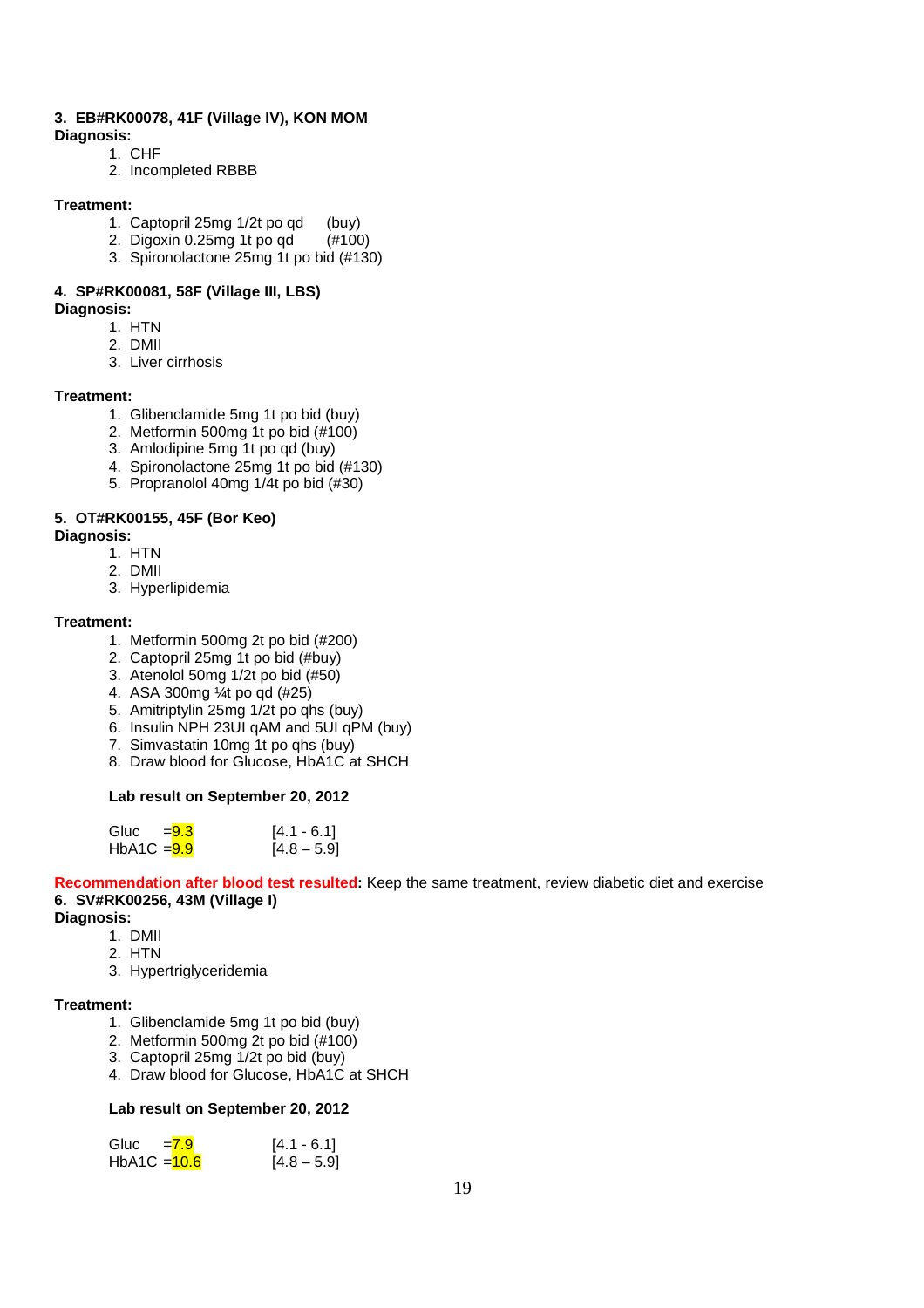#### **Recommendation after blood test resulted:** Keep the same treatment, review diabetic diet and exercise

#### **7. KC#RK00260, 44F (Village V) Diagnosis:**

1. DMII

#### **Treatment:**

- 1. Metformin 500mg 1t po bid (#100)
- 2. Captopril 25mg 1/4t po bid (buy)

## **8. VC#RK00268, 66M (Bey Srok Village)**

- **Diagnosis:** 
	- 1. DMII
	- 2. HTN

#### **Treatment:**

- 1. Metformin 500mg 2t po qAM and 3t qPM (#100)
- 2. Glibenclamide 5mg 2t po bid (buy)
- 3. Captopril 25mg 1/2t po bid (buy)
- 4. ASA 300mg 1/4t po qd (#25)
- 5. Draw blood for Glucose, HbA1C at SHCH

#### **Lab result on September 20, 2012**

| Gluc = <del>15.3</del>  | $[4.1 - 6.1]$ |
|-------------------------|---------------|
| HbA1C = <del>11.3</del> | $[4.8 - 5.9]$ |

#### **Recommendation after blood test resulted:** Keep the same treatment, review diabetic diet and exercise

#### **9. SS#RK00299, 46F (Thmey Village)**

#### **Diagnosis:**

- 1. DMII
- 2. HTN

#### **Treatment:**

- 1. Glipizide 10mg 1/2t po bid (#100)
- 2. Metformin 500mg 2t po bid (#100)
- 3. Captopril 25mg 1/2 tab bid (buy)
- 4. ASA 300mg 1/4t po qd (#25)
- 5. Draw blood for Glucose, HbA1C at SHCH

#### **Lab result on September 20, 2012**

| Gluc $=$ $\frac{15.6}{ }$ | $[4.1 - 6.1]$ |
|---------------------------|---------------|
| HbA1C = <mark>10.0</mark> | $[4.8 - 5.9]$ |

**Recommendation after blood test resulted:** Keep the same treatment, review diabetic diet and exercise

#### **10. SH#RK00311, 57F (Dey Lo Village)**

#### **Diagnosis:**

1. DMII

#### **Treatment:**

- 1. Glibenclamide 5mg 1t po bid (buy)
- 2. Draw blood for Creat, Glucose, HbA1C at SHCH

#### **Lab result on September 20, 2012**

| Creat $=47$             | $[44 - 80]$   |
|-------------------------|---------------|
| Gluc $=14.0$            | $[4.1 - 6.1]$ |
| HbA1C = <del>15.9</del> | $[4.8 - 5.9]$ |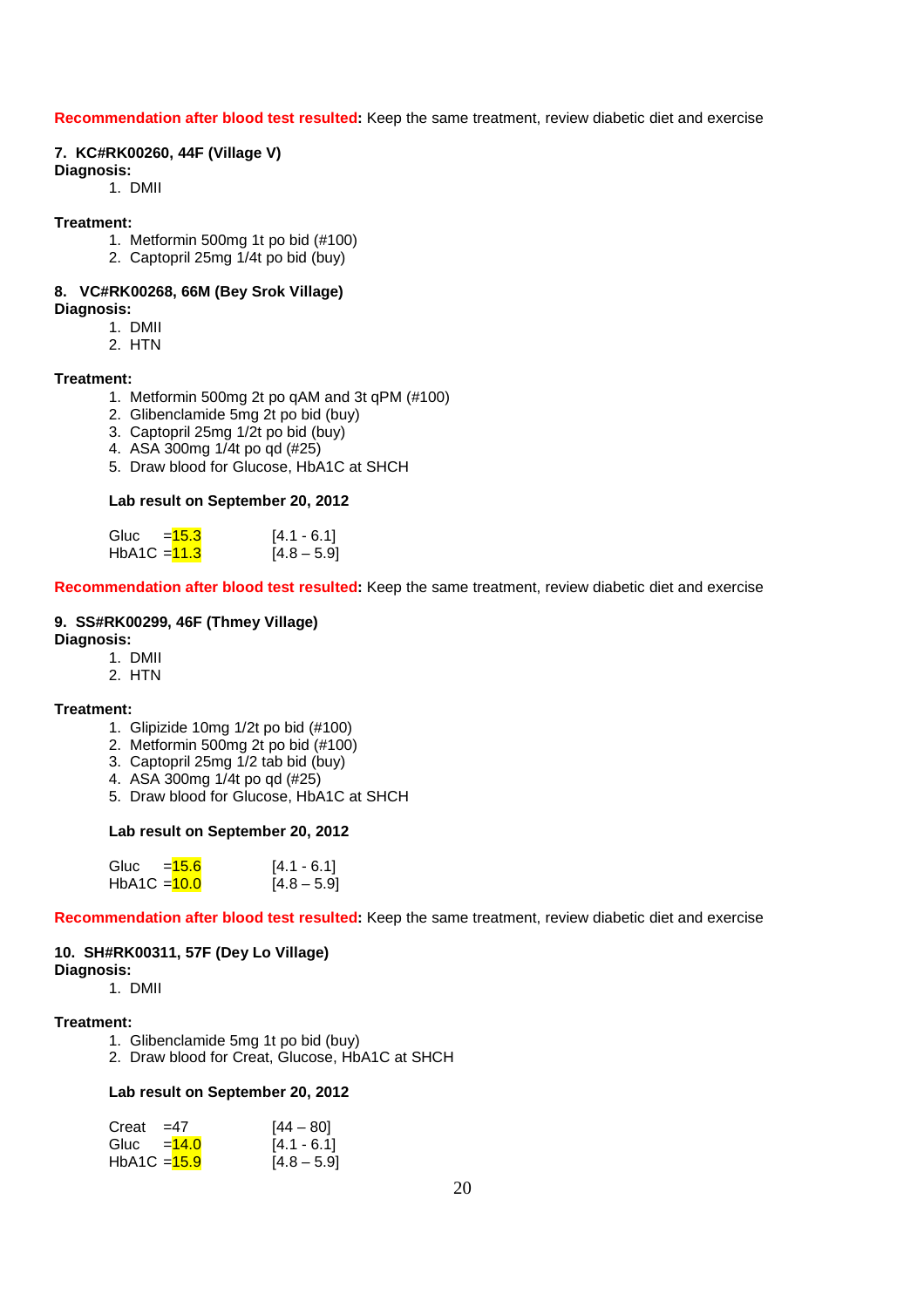#### **Recommendation after blood test resulted:** Add Metformin 500mg 1t po bid, review diabetic diet and exercise

#### **11. CT#RK00318, 31F (Village I)**

- **Diagnosis:** 
	- 1. DMII

#### **Treatment:**

- 1. Metformin 500mg 2t po bid (buy)
- 2. Glyburide 2.5mg 1t po bid (#200)
- 3. Draw blood for Creat, Glucose, HbA1C at SHCH

#### **Lab result on September 20, 2012**

| Creat $=41$   | $[44 - 80]$   |
|---------------|---------------|
| Gluc $=$ 8.4  | $[4.1 - 6.1]$ |
| HbA1C $=$ 9.2 | $[4.8 - 5.9]$ |

**Recommendation after blood test resulted:** Increase Metformin 500mg 3t qAM and 2t qPM, review diabetic diet and exercise

## **12. TS#RK00320, 51M (Village V)**

## **Diagnosis:**

- 1. DMII
- 2. HTN

#### **Treatment:**

- 1. Glipizide 10mg 1t po bid (#200)
- 2. Metformin 500mg 2t po bid (#100)
- 3. Captopril 25mg 1/2t po bid (buy)
- 4. Draw blood for Glucose, HbA1C at SHCH

#### **Lab result on September 20, 2012**

| Gluc $=$ 8.3  | $[4.1 - 6.1]$ |
|---------------|---------------|
| HbA1C $=$ 9.4 | $[4.8 - 5.9]$ |

**Recommendation after blood test resulted:** Keep the same treatment, review diabetic diet and exercise

### **13. HY#RK00341, 41M (Village VI, Labansirk commune)**

- **Diagnosis:**
	- 1. DMII
	- 2. HTN
	- 3. Hyperlipidemia

#### **Treatment:**

- 1. Metformine 500mg 1t po bid (buy)
- 2. Glipizide 10mg 1t po bid (#200)
- 3. Atenolol 50mg 1/2t po qd (#50)
- 4. Captopril 25mg 1/2t po bid (buy)
- 5. Amitriptylin 25mg 1/4t po qhs (buy)
- 6. Draw blood for Glucose, HbA1C at SHCH

#### **Lab result on September 20, 2012**

| Gluc $= 7.3$  | $[4.1 - 6.1]$ |
|---------------|---------------|
| HbA1C $= 7.4$ | $[4.8 - 5.9]$ |

**Recommendation after blood test resulted:** Keep the same treatment, review diabetic diet and exercise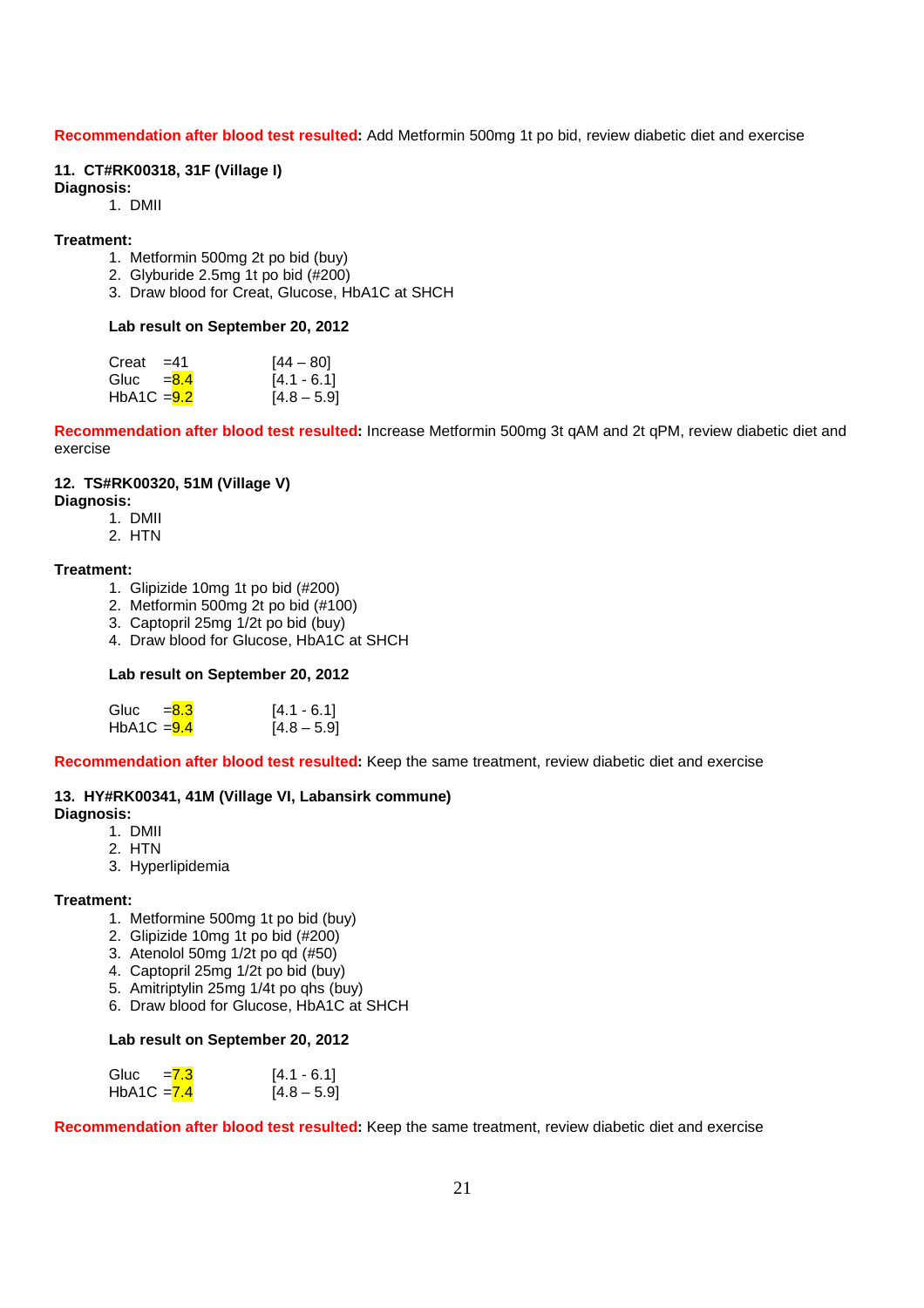#### **14. LV#RK00369, 55F (Village I, LBS)**

**Diagnosis:**

1. DMII with PNP

#### **Treatment:**

- 1. Metformin 500mg 2t po bid (#100)
- 2. Glyburide 2.5mg 2t po bid (#400)
- 3. Amitriptyline 25mg 1/4t po qd (#25)
- 4. Draw blood for Glucose, HbA1C at SHCH

#### **Lab result on September 20, 2012**

| Gluc $=$ $\frac{13.6}{ }$ | $[4.1 - 6.1]$ |
|---------------------------|---------------|
| HbA1C = <mark>10.8</mark> | $[4.8 - 5.9]$ |

**Recommendation after blood test resulted:** Keep the same treatment, review diabetic diet and exercise

## **15. HS#RK00370, 47F (Village I, LBS)**

- **Diagnosis:**
	- 1. DMII
	- 2. HTN
	- 3. Renal insufficiency
	- 4. Hyperlipidemia

#### **Treatment:**

- 1. Metformin 500mg 2t qAM and 1t qPM (#100)
- 2. Glyburide 2.5mg 2t po bid (#400)
- 3. Captopril 25mg 1/2t po bid (buy)
- 4. Amlodipine 5mg 1t po qd (buy)
- 5. Fenofibrate 100mg 1t po bid (buy)
- 6. Draw blood for Creatinine, Glucose, Electrolyte, HbA1C at SHCH

#### **Lab result on September 20, 2012**

| Na             | $=137$  | $[135 - 145]$ |
|----------------|---------|---------------|
| ĸ.             | $=3.9$  | $[3.5 - 5.0]$ |
| СL             | $=104$  | $[95 - 110]$  |
| Creat          | $= 219$ | [44 - 80]     |
| Gluc           | $= 8.8$ | $[4.1 - 6.1]$ |
| HbA1C $= 8.35$ |         | $[4.8 - 5.9]$ |

**Recommendation after blood test resulted:** Keep the same treatment, review diabetic diet and exercise

#### **16. NK#RK00371, 69F (Thmey Village, LBS) Diagnosis:**

## 1. DMII

#### **Treatment:**

- 1. Metformin 500mg 1t po bid (#100)
- 2. Captopril 25mg 1/4t po bid (buy)
- 3. Draw blood for Creatinine, Glucose, HbA1C at SHCH

#### **Lab result on September 20, 2012**

| $Create = 72$ | $[44 - 80]$   |
|---------------|---------------|
| Gluc $=9.0$   | $[4.1 - 6.1]$ |
| $HbA1C = 6.0$ | $[4.8 - 5.9]$ |

**Recommendation after blood test resulted:** Keep the same treatment, review diabetic diet and exercise